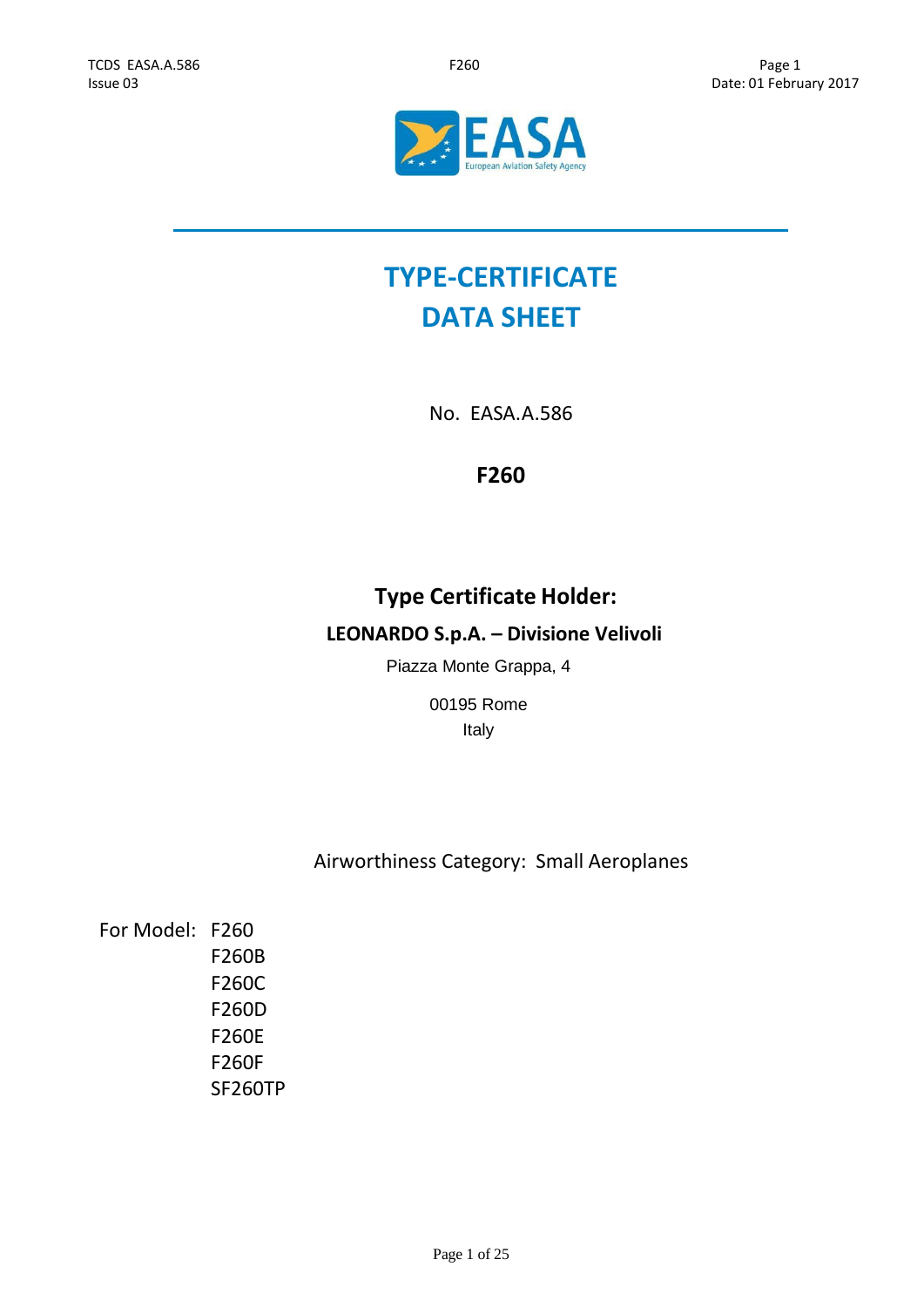# **TABLE OF CONTENTS**

|              | <b>SECTION A: F260</b>                                     |    |
|--------------|------------------------------------------------------------|----|
| A.I.         | General                                                    | 3  |
| A.II.        | <b>Certification Basis</b>                                 | 3  |
| A.III.       | <b>Technical Characteristics and Operating Limitations</b> | 3  |
| A.IV.        | Operating and Service Instructions                         | 5  |
| A.V.         | <b>Notes</b>                                               | 5  |
|              | <b>SECTION B: F260B</b>                                    |    |
| <b>B.I.</b>  | General                                                    | 6  |
| B.II.        | <b>Certification Basis</b>                                 | 6  |
| B.III.       | <b>Technical Characteristics and Operating Limitations</b> | 6  |
| B.IV.        | Operating and Service Instructions                         | 8  |
| B.V.         | <b>Notes</b>                                               | 8  |
|              | <b>SECTION C: F260C</b>                                    |    |
| C.I.         | General                                                    | 9  |
| C.II.        | <b>Certification Basis</b>                                 | 9  |
| C.III.       | <b>Technical Characteristics and Operating Limitations</b> | 9  |
| C.IV.        | Operating and Service Instructions                         | 11 |
| C.V.         | <b>Notes</b>                                               | 11 |
|              | <b>SECTION D: F260D</b>                                    |    |
| D.I.         | General                                                    | 12 |
| D.II.        | <b>Certification Basis</b>                                 | 12 |
| D.III.       | Technical Characteristics and Operating Limitations        | 12 |
| D.IV.        | Operating and Service Instructions                         | 14 |
| D.V.         | <b>Notes</b>                                               | 14 |
|              | <b>SECTION E: F260E</b>                                    |    |
| E.I.         | General                                                    | 15 |
| E.II.        | <b>Certification Basis</b>                                 | 15 |
| E.III.       | <b>Technical Characteristics and Operating Limitations</b> | 15 |
| E.IV.        | Operating and Service Instructions                         | 17 |
| E.V.         | <b>Notes</b>                                               | 17 |
|              | <b>SECTION F: F260F</b>                                    |    |
| F.I.         | General                                                    | 18 |
| F.II.        | <b>Certification Basis</b>                                 | 18 |
| F.III.       | <b>Technical Characteristics and Operating Limitations</b> | 18 |
| F.IV.        | Operating and Service Instructions                         | 20 |
| F.V.         | <b>Notes</b>                                               | 20 |
|              | <b>SECTION G: SF260TP</b>                                  |    |
| G.I.         | General                                                    | 21 |
| G.II.        | <b>Certification Basis</b>                                 | 21 |
| G.III.       | <b>Technical Characteristics and Operating Limitations</b> | 21 |
| G.IV.        | Operating and Service Instructions                         | 23 |
| G.V.         | <b>Notes</b>                                               | 23 |
| <b>NOTES</b> |                                                            | 24 |
|              | <b>ADMINISTRATIVE SECTION</b>                              | 25 |
| ı.           | Acronyms                                                   | 25 |
| Ш.           | Type Certificate Holder Record                             | 25 |
| Ш.           | Change Record                                              | 25 |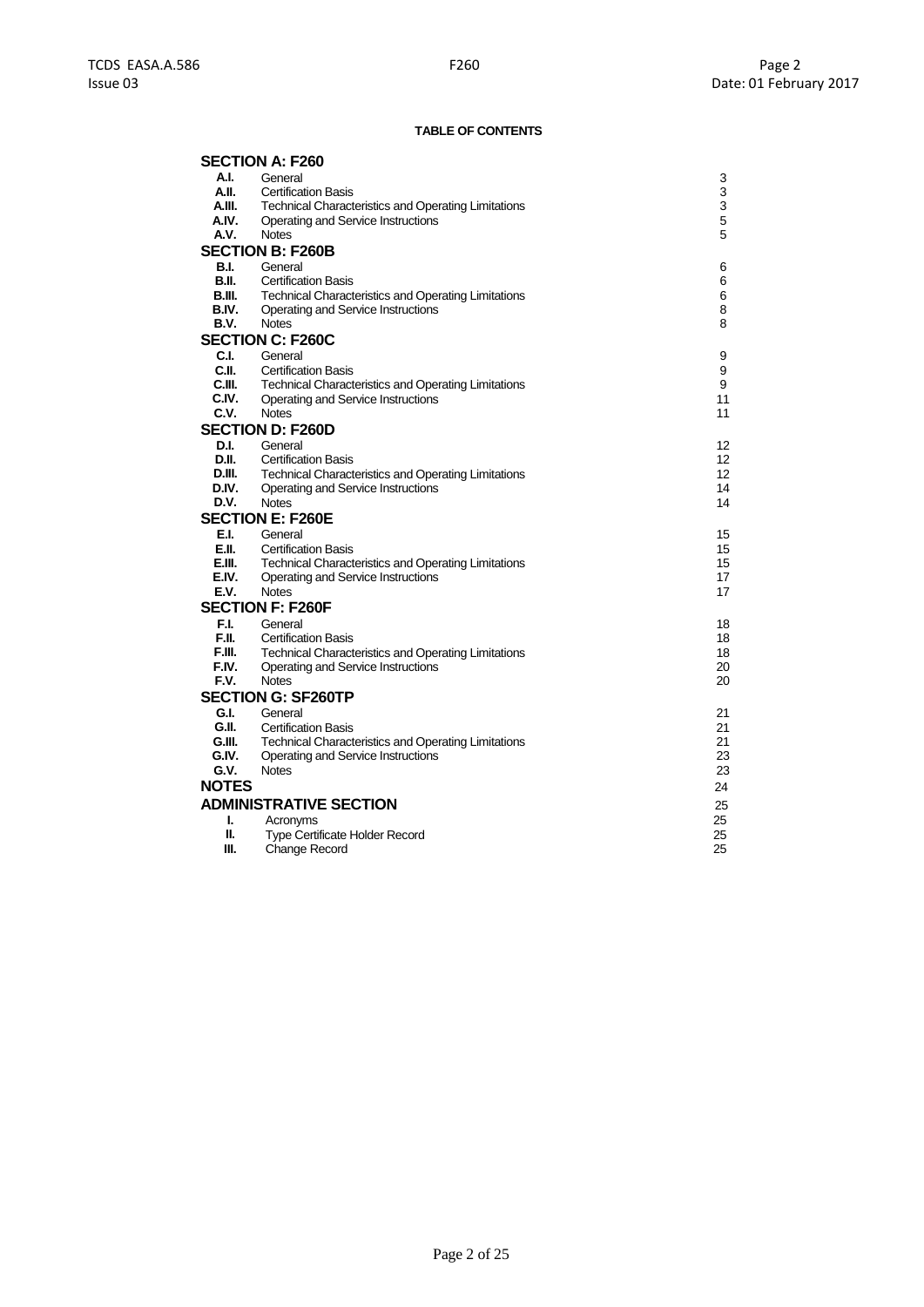# **SECTION A: F260**

### **A.I. General**

- 1. **Data Sheet No:** EASA.A.586
- 2**. Type / Variant or Model**

| (a) | Type:           | F <sub>260</sub> |
|-----|-----------------|------------------|
| (b) | Model:          | F <sub>260</sub> |
| (c) | <b>Variant:</b> | --               |

| 3. Airworthiness Category: | Utility |  |
|----------------------------|---------|--|
|                            |         |  |

| Acrobatic |
|-----------|
|           |

| 4. Type Certificate Holder: Leonardo S.p.A. - Divisione Velivoli | Piazza Monte Grappa, 4 00195 Rome - Italy |
|------------------------------------------------------------------|-------------------------------------------|
|                                                                  |                                           |

5. **Manufacturer:** Leonardo S.p.A. - Divisione Velivoli Piazza Monte Grappa, 4 00195 Rome – Italy (See note m)

*6.* **National Application Date:** 19 June 1963

*7.* **National Certification Authority:** ENAC (C.O. A132 Rev. 15)

8. **National Certification Date:** 16 March 1966

# **A.II. Certification Basis**

1. **Reference Date for determining the applicable requirements:** 19 June 1963

| 2. Airworthiness Requirements:     | Civil Air regulation Part 3, dated May 15, 1956, including Amendments 3-1<br>through 3-8. |
|------------------------------------|-------------------------------------------------------------------------------------------|
| 3. Special Conditions:             | N.A.                                                                                      |
| 4. Exemptions:                     | N.A.                                                                                      |
| 5. Deviations:                     | N.A.                                                                                      |
| 6. Equivalent Safety Findings:     | N.A.                                                                                      |
| 7. Requirements elected to comply: | N.A.                                                                                      |
| 8. Environmental Standards:        | N.A.                                                                                      |

# **A.III. Technical Characteristics and Operational Limitations**

| 1. Type Design Definition: |                                        | Refer to Report N° 598-260-059 Rev. / and subsequent approved revisions.                                                                                                                                                                                                                                      |  |  |
|----------------------------|----------------------------------------|---------------------------------------------------------------------------------------------------------------------------------------------------------------------------------------------------------------------------------------------------------------------------------------------------------------|--|--|
| 2. Description:            |                                        | Single engine low wing aircraft, propeller driven, side by side seat front seats and<br>rear passenger, equipped with tricycle retractable landing gear. The airframe<br>structure is an all-metallic construction utilising conventional aluminium and steel.                                                |  |  |
| 3. Equipment:              |                                        | Basic equipment required by the airworthiness rules (see Certification Basis) shall<br>be installed on the aircraft for the Airworthiness Certificate release.<br>Besides are required the following equipment:<br>Stall warning, Safe Flight Instruments Cop. 164S<br>Refer also to the Equipment list in FM |  |  |
| 4. Dimensions:             | Span:<br>Length:<br>Height:            | 8,350 m<br>7,100 m<br>$2,410 \text{ m}$                                                                                                                                                                                                                                                                       |  |  |
| 5. Engine:<br>5.1.1 Model  | Lycoming O-540-E4A5                    |                                                                                                                                                                                                                                                                                                               |  |  |
| 5.1.2 Type Certificate     |                                        | State of Design Engine TCDS No. FAA n° E-295<br>EASA Engine TCDS No: N.A.                                                                                                                                                                                                                                     |  |  |
| 5.1.3 Limitations:         | For all operations, 2700 rpm (260 hp). |                                                                                                                                                                                                                                                                                                               |  |  |
| 6. Load factors:           | Utility<br>Acrobatic                   | $-2.2/+4.4$ q<br>$-3/+6$<br>g                                                                                                                                                                                                                                                                                 |  |  |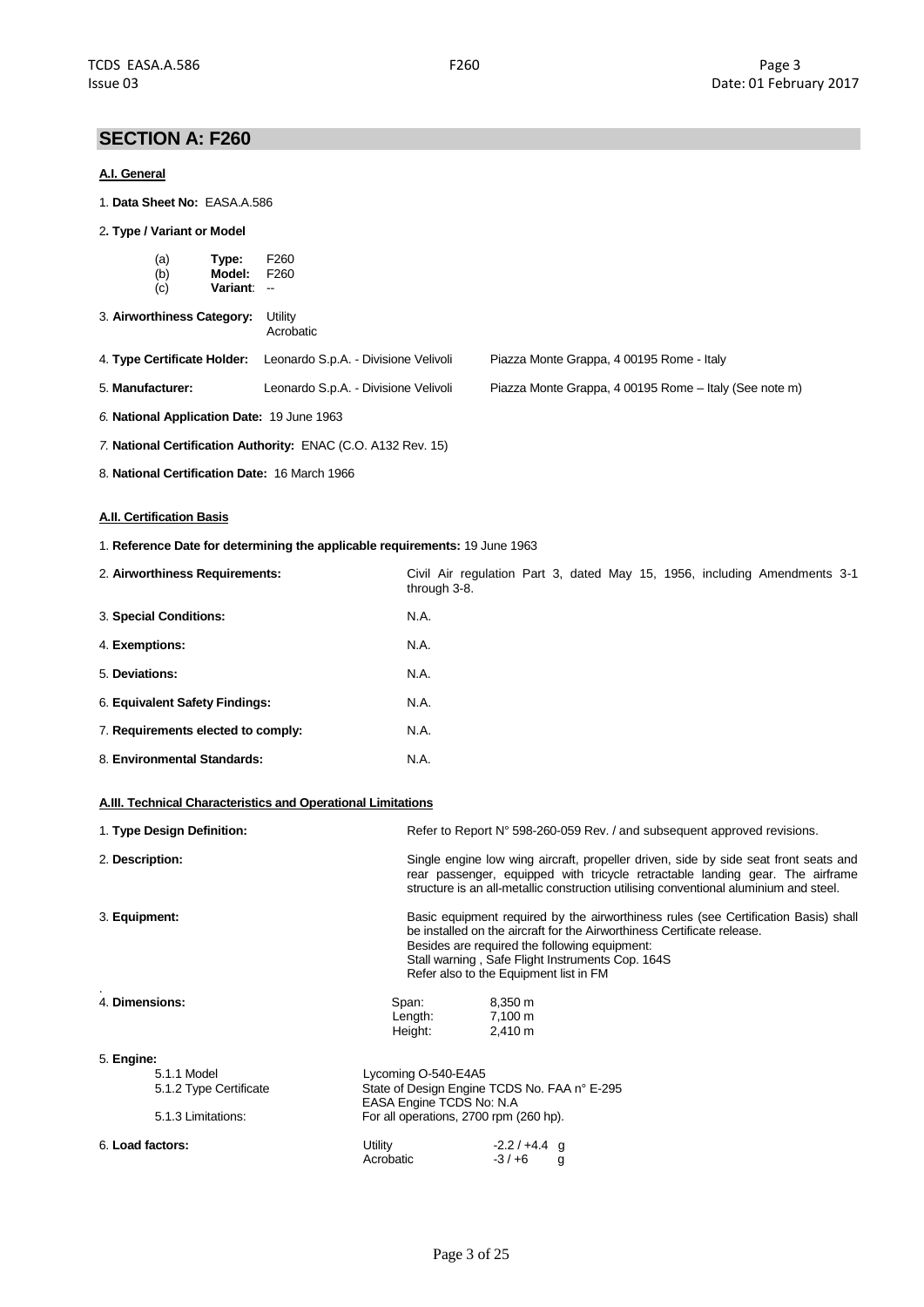| 7. Propeller:<br>7.1 Basic |                                                                                                                                   |
|----------------------------|-----------------------------------------------------------------------------------------------------------------------------------|
| 7.1.1 Model                | Hartzell HC-C2YK-1B/8467-8R                                                                                                       |
| 7.1.2 Type Certificate     | State of Design Propeller TCDS No. FAA P-920<br>EASA Propeller TCDS No: N.A.                                                      |
| 7.1.3 Number of blades     |                                                                                                                                   |
| 7.1.4 Diameter             | Max. 1,930 m (76 in.), Minimum allowable for repairs 1,905 m (75 in.)<br>Pitch at R = 0.762 m (30 in.), Max: +32°, Min.: +15° 30' |
| 7.1.5 Sense of Rotation    | Clockwise                                                                                                                         |

#### 8. **Fluids:**

| 7.1 Fuel    | Aviation Grade duel minimum 91/96 or 100LL in accordance with latest issue of Service Instruction Lycoming<br>$N^{\circ}$ 1070.        |
|-------------|----------------------------------------------------------------------------------------------------------------------------------------|
| 7.2 Oil     | Oil with single or multi-viscosity aviation grade in accordance with latest issue of Service Instruction Lycoming<br>$N^{\circ}$ 1014. |
| 7.3 Coolant | N.A.                                                                                                                                   |

# 9. **Fluid capacities** (See Note 1)**:**

| 8.1 Fuel    | Total fuel 243 lt (64 US Gal), stored in:<br>2 wing tanks of 49,5 lt (13 US Gal) each at 2,680 m<br>2 tip tanks of 72 lt (19 US Gal) each at 2,420 m<br>Total Usable fuel 235 lt (62 US Gal) |
|-------------|----------------------------------------------------------------------------------------------------------------------------------------------------------------------------------------------|
| 8.2 Oil     | 11,4 lt (3 US Gal) at 0,800 m<br>Usable 8,8 lt (9,25 qt.)                                                                                                                                    |
| 8.3 Coolant | N.A.                                                                                                                                                                                         |

### 10. **Airspeed limits** (See Note 3)**:**

| Never Exceed Speed                | VNE: | 236 Kts (272 mph) IAS |
|-----------------------------------|------|-----------------------|
| Maximum Structural Cruising Speed | VNO: | 187 Kts (215 mph) IAS |
| Design Manoeuvring Speed          | VA:  | 162 Kts (187 mph) IAS |
| Maximum Flap Extended Speed       | VFE: | 108 Kts (125 mph) IAS |
| Maximum Gear Extended Speed       | VLE: | 108 Kts (125 mph) IAS |

For detailed information see approved Aircraft Flight Manual.

| 11. Maximum Operating Altitude                          | N/A                                                                                                                                             |                                                     |                                                                                                                                                                                     |  |
|---------------------------------------------------------|-------------------------------------------------------------------------------------------------------------------------------------------------|-----------------------------------------------------|-------------------------------------------------------------------------------------------------------------------------------------------------------------------------------------|--|
| 12. Allweather Operations Capability                    | In standard configuration the aircraft is equipped and certificated for day VFR operations.<br>Flights in known icing conditions is prohibited. |                                                     |                                                                                                                                                                                     |  |
| 13. Maximum Weights (See Note 3):                       | Maximum take-off / landing weight<br>Utility<br>Acrobatic<br>Maximum take-off / landing weight                                                  |                                                     | 1102 Kg (2430 lbs)<br>1000 Kg (2205 lbs)                                                                                                                                            |  |
| 14. Centre of Gravity Range                             |                                                                                                                                                 | See Flight Manual for CG envelope.                  |                                                                                                                                                                                     |  |
| 15. Datum:                                              |                                                                                                                                                 | 1,50m forward of firewall.                          |                                                                                                                                                                                     |  |
| 16. Control Surface Deflections (See Note 3):           | Flaps (U/D)<br>Ailerons (U/D)<br>Elevator (U/D)<br>Elevator tab (U/D)<br>Rudder (R/L)                                                           |                                                     | $+0^{\circ}$ /-50 $^{\circ}$ ± 1 $^{\circ}$<br>$+24^{\circ}$ / -13° $\pm$ 1 °<br>$+24^{\circ}$ / -16° $\pm$ 1 °<br>$+20^{\circ}$ / -25° $\pm$ 1 °<br>$+30^{\circ}$ / -30° $\pm$ 1 ° |  |
| 17. Levelling Means:                                    |                                                                                                                                                 | Two screws on the left side of fuselage.            |                                                                                                                                                                                     |  |
| 18. Minimum Flight Crew:                                |                                                                                                                                                 | 1 pilot seated in the RH front seat. (1 at +2,550m) |                                                                                                                                                                                     |  |
| 19. Maximum Passenger Seating Capacity<br>(See Note 3): | 2 (two passengers) (1 at +2,550m 1 at +3,300m)<br>Utility<br>1 (one passenger) $(1$ at $+2,550$ m) (See Note a pag. 24).<br>Acrobatic           |                                                     |                                                                                                                                                                                     |  |
| 20. Baggage/cargo Compartments:                         | Utility<br>Acrobatic                                                                                                                            | 41Kg at +3,800m<br>No baggage allowed               |                                                                                                                                                                                     |  |
| 21. Wheels and Tyres                                    | See Flight and Maintenance Manual for Tyres and Wheels information                                                                              |                                                     |                                                                                                                                                                                     |  |
| 22. Serial Numbers Eligible                             | From S/N 1-01 to 2-75.                                                                                                                          |                                                     |                                                                                                                                                                                     |  |
|                                                         | Aviamilano NC 502 and 503 (See Note 3)                                                                                                          |                                                     |                                                                                                                                                                                     |  |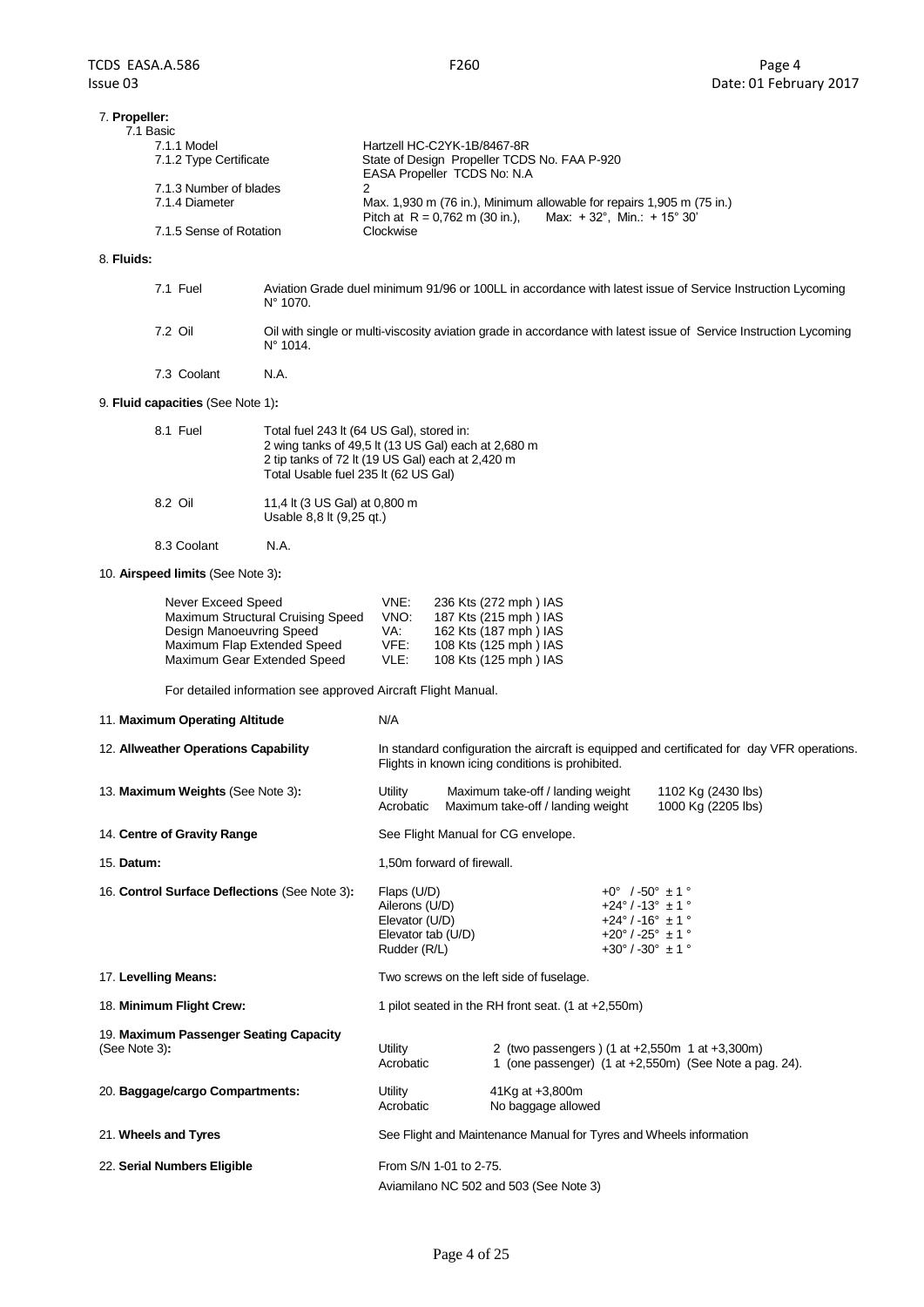### **A.IV. Operating and Service Instructions**

| 1. Flight Manual, Document No (See Note 3): | F.260 and F.260 B RAI-Approved Flight Manual 65.665/T dated April 18, 1968, Revision 1<br>through 7 and subsequent approved revisions.                                 |
|---------------------------------------------|------------------------------------------------------------------------------------------------------------------------------------------------------------------------|
| 2. Maintenance Manual, Document No:         | Periodic Inspection List F.260 – F.260B – F.260C – F.260D Rev. 1 RAI Approved No<br>251.669/T dated February 7, 1989.<br>F260-2 Maintenance Manual (Not RAI Approved). |
| 3. Service Letters and Service Bulletins:   | As published by Leonardo S.p.A. - Divisione Velivoli and approved by Authority, as<br>applicable.                                                                      |
| 4. Required Equipment:                      | Refer to equipment list in Flight Manual.                                                                                                                              |

# **A.V. Notes**

1. Current weight and balance report including list of equipment in the certificated empty weight, and loading instructions, must be provided for each aircraft at the time of original certification.

The certificated empty weight and corresponding center of gravity location must include:

| Unusable fuel:      | Wing tanks 4 lbs at +105,5 in.     |
|---------------------|------------------------------------|
|                     | Tip tanks $8,6$ lbs at $+95,3$ in. |
| Trapped engine oil: | 5.07 lbs at $+31.5$ in.            |

- 2. Aircraft Model F.260 with Serial Numbers 2-54 and up incorporate wings modified outline P/N 260-01-76, as model F.260B.
- 3. For Aviamilano NC 502 and 503, approved on March 16, 1966, the above mentioned limitations shall be replaced with the following ones:

| Air Speed:                                                                  |                                    |                                |  |
|-----------------------------------------------------------------------------|------------------------------------|--------------------------------|--|
| - Never Exceed Speed VNE:                                                   | 220 Kts (252 mph)                  |                                |  |
| Maximum weight:<br>850 Kg Acrobatic Category                                |                                    |                                |  |
| Number of seats:                                                            | 1 at +100 in. - Acrobatic Category |                                |  |
| Minimum Equipment:<br>See Flight Manual                                     |                                    |                                |  |
| RAI-Approved Flight Manual 49.785/T dated March 15, 1966.<br>Flight Manual: |                                    |                                |  |
| <b>Control Surface Deflections:</b>                                         | Flaps (U/D)                        | $+0^{\circ}$ /-45° $\pm$ 1 °   |  |
|                                                                             | Ailerons (U/D)                     | $+24^{\circ}$ / -12° $\pm$ 1 ° |  |
|                                                                             | Rudder (R/L)                       | $+25^{\circ}$ / -25° $\pm$ 1 ° |  |

As of 1969, the certificate holder changed its name from "Aviamilano – Costruzioni Aeronautiche, via M. Melloni 70, Milano" to "SIAI-Marchetti S.p.A. – Sesto Calende (VA)".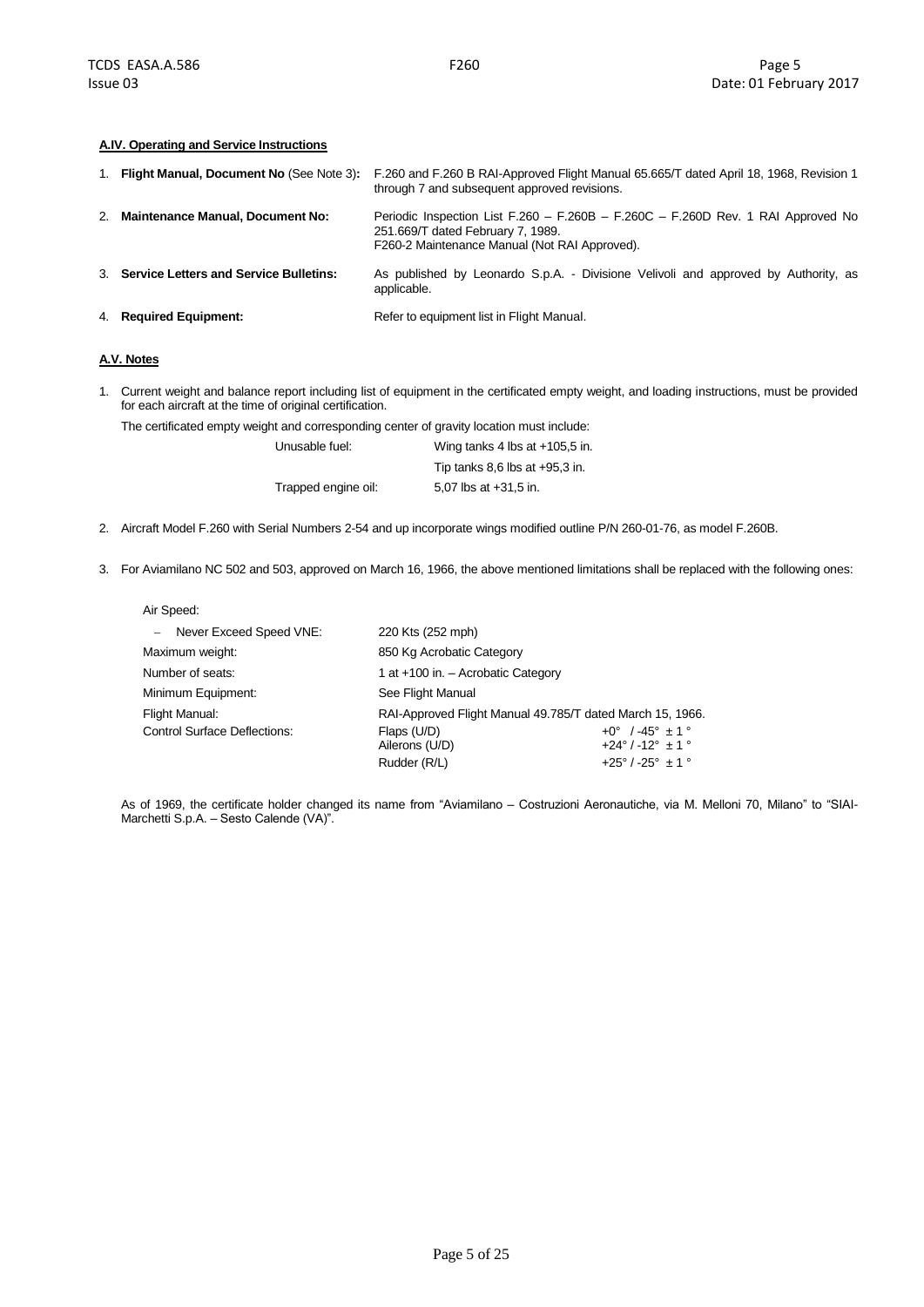# **SECTION B: F260B**

## **B.I. General**

- 1. **Data Sheet No:** EASA.A.586
- 2**. Type / Variant or Model**

| (a) | Type:           | F <sub>260</sub> |
|-----|-----------------|------------------|
| (b) | Model:          | F260B            |
| (c) | <b>Variant:</b> | --               |

| 3. Airworthiness Category: Utility |  |
|------------------------------------|--|
|                                    |  |

Acrobatic

|  | 4. Type Certificate Holder: Leonardo S.p.A. - Divisione Velivoli | Piazza Monte Grappa, 4 00195 Rome - Italy |  |
|--|------------------------------------------------------------------|-------------------------------------------|--|
|--|------------------------------------------------------------------|-------------------------------------------|--|

5. **Manufacturer:** Leonardo S.p.A. - Divisione Velivoli Piazza Monte Grappa, 4 00195 Rome – Italy (See note m)

- *6.* **National Application Date:** 05 February 1971
- *7.* **National Certification Authority:** ENAC (C.O. A132 Rev. 15)
- 8. **National Certification Date:** 24 March 1971

## **B.II. Certification Basis**

1. **Reference Date for determining the applicable requirements:** 05 February 1971

| 2. Airworthiness Requirements:     | Civil Air regulation Part 3, dated May 15, 1956, including Amendments 3-1<br>through 3-8. |
|------------------------------------|-------------------------------------------------------------------------------------------|
| 3. Special Conditions:             | N.A.                                                                                      |
| 4. Exemptions:                     | N.A.                                                                                      |
| 5. Deviations:                     | N.A.                                                                                      |
| 6. Equivalent Safety Findings:     | N.A.                                                                                      |
| 7. Requirements elected to comply: | N.A.                                                                                      |
| 8. Environmental Standards:        | N.A.                                                                                      |

#### **B.III. Technical Characteristics and Operational Limitations**

| 1. Type Design Definition:               |                                                                                                                                                                                                                                                                                                                                                                                      | Refer to Report N° 598-260-059 Rev. / and subsequent approved revisions. |
|------------------------------------------|--------------------------------------------------------------------------------------------------------------------------------------------------------------------------------------------------------------------------------------------------------------------------------------------------------------------------------------------------------------------------------------|--------------------------------------------------------------------------|
| 2. Description:                          | Single engine low wing aircraft, propeller driven, side by side seat front seats and<br>rear passenger, equipped with tricycle retractable landing gear. The airframe<br>structure is an all-metallic construction utilising conventional aluminium and steel.<br>(Same as Model F260 except for vertical empennage of increased area and airfoil<br>sections of wing leading edge). |                                                                          |
| 3. Equipment:                            | Basic equipment required by the airworthiness rules (see Certification Basis) shall<br>be installed on the aircraft for the Airworthiness Certificate release.<br>Besides are required the following equipment:<br>Stall warning, Safe Flight Instruments Cop. 164S<br>Refer also to the Equipment list in FM                                                                        |                                                                          |
| 4. Dimensions:                           | Span:<br>Length:<br>Height:                                                                                                                                                                                                                                                                                                                                                          | 8,350 m<br>7,100 m<br>$2,410 \text{ m}$                                  |
| 5. Engine:                               |                                                                                                                                                                                                                                                                                                                                                                                      |                                                                          |
| 5.1.1 Model                              | Lycoming O-540-E4A5                                                                                                                                                                                                                                                                                                                                                                  |                                                                          |
| 5.1.2 Type Certificate                   | EASA Engine TCDS No: N.A.                                                                                                                                                                                                                                                                                                                                                            | State of Design Engine TCDS No. FAA n° E-295                             |
| 5.1.3 Limitations:                       | For all operations, 2700 rpm (260 hp).                                                                                                                                                                                                                                                                                                                                               |                                                                          |
| 6. Load factors:<br>Utility<br>Acrobatic |                                                                                                                                                                                                                                                                                                                                                                                      | $-2.2/+4.4$ q<br>$-3/+6$<br>g                                            |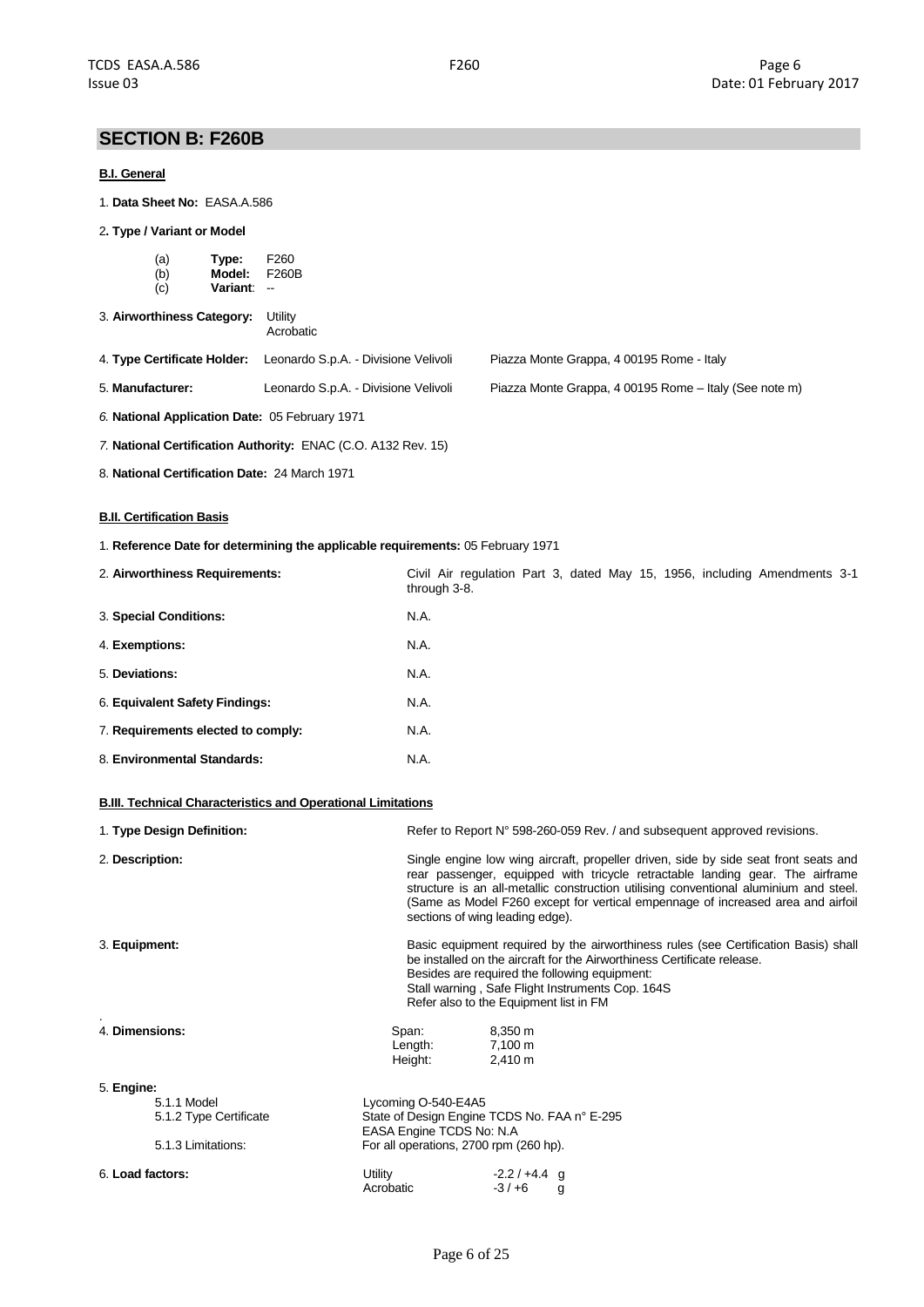| 7. Propeller:<br>7.1 Basic |                                                                                                                                   |
|----------------------------|-----------------------------------------------------------------------------------------------------------------------------------|
| 7.1.1 Model                | Hartzell HC-C2YK-1B/8467-8R                                                                                                       |
| 7.1.2 Type Certificate     | State of Design Propeller TCDS No. FAA P-920<br>EASA Propeller TCDS No: N.A.                                                      |
| 7.1.3 Number of blades     |                                                                                                                                   |
| 7.1.4 Diameter             | Max. 1,930 m (76 in.), Minimum allowable for repairs 1,905 m (75 in.)<br>Pitch at R = 0.762 m (30 in.), Max: +32°, Min.: +15° 30' |
| 7.1.5 Sense of Rotation    | Clockwise                                                                                                                         |

# 8. **Fluids:**

| 7.1 Fuel    | Aviation Grade duel minimum 91/96 or 100LL in accordance with latest issue of Service Instruction Lycoming<br>$N^{\circ}$ 1070.        |
|-------------|----------------------------------------------------------------------------------------------------------------------------------------|
| 7.2 Oil     | Oil with single or multi-viscosity aviation grade in accordance with latest issue of Service Instruction Lycoming<br>$N^{\circ}$ 1014. |
| 7.3 Coolant | N.A.                                                                                                                                   |

# 9. **Fluid capacities** (See Note 1)**:**

| 8.1 Fuel    | Total fuel 243 lt (64 US Gal), stored in:<br>2 wing tanks of 49,5 lt (13 US Gal) each at 2,680 m<br>2 tip tanks of 72 lt (19 US Gal) each at 2,420 m<br>Total Usable fuel 235 lt (62 US Gal) |
|-------------|----------------------------------------------------------------------------------------------------------------------------------------------------------------------------------------------|
| 8.2 Oil     | 11,4 lt (3 US Gal) at 0,800 m<br>Usable 8,8 lt (9,25 gt.)                                                                                                                                    |
| 8.3 Coolant | N.A.                                                                                                                                                                                         |

# 10. **Airspeed limits:**

| Never Exceed Speed                | VNE: | 236 Kts (272 mph) IAS |
|-----------------------------------|------|-----------------------|
| Maximum Structural Cruising Speed | VNO: | 187 Kts (215 mph) IAS |
| Design Manoeuvring Speed          | VA:  | 162 Kts (187 mph) IAS |
| Maximum Flap Extended Speed       | VFE: | 108 Kts (125 mph) IAS |
| Maximum Gear Extended Speed       | VLE: | 108 Kts (125 mph) IAS |

For detailed information see approved Aircraft Flight Manual.

| 11. Maximum Operating Altitude         | N/A                                                                                                                                             |                                                         |                                                                                                                                                                       |                                                        |
|----------------------------------------|-------------------------------------------------------------------------------------------------------------------------------------------------|---------------------------------------------------------|-----------------------------------------------------------------------------------------------------------------------------------------------------------------------|--------------------------------------------------------|
| 12. Allweather Operations Capability   | In standard configuration the aircraft is equipped and certificated for day VFR operations.<br>Flights in known icing conditions is prohibited. |                                                         |                                                                                                                                                                       |                                                        |
| 13. Maximum Weights:                   | Maximum take-off / landing weight<br>Utility<br>Maximum take-off / landing weight<br>Acrobatic                                                  |                                                         |                                                                                                                                                                       | 1102 Kg (2430 lbs)<br>1000 Kg (2205 lbs)               |
| 14. Centre of Gravity Range            |                                                                                                                                                 | See Flight Manual for CG envelope.                      |                                                                                                                                                                       |                                                        |
| 15. Datum:                             | 1,50 m forward of firewall.                                                                                                                     |                                                         |                                                                                                                                                                       |                                                        |
| 16. Control Surface Deflections:       | Flaps (U/D)<br>Ailerons (U/D)<br>Elevator (U/D)<br>Elevator tab (U/D)<br>Rudder (R/L)                                                           |                                                         | $+0^{\circ}$ / -50° $\pm$ 1 °<br>$+24^{\circ}$ / -13° $\pm$ 1 °<br>$+24^{\circ}$ / -16° $\pm$ 1 °<br>$+20^{\circ}$ / -25° $\pm$ 1 °<br>$+30^{\circ}$ / -30° $\pm$ 1 ° |                                                        |
| 17. Levelling Means:                   | Two screws on the left side of fuselage.                                                                                                        |                                                         |                                                                                                                                                                       |                                                        |
| 18. Minimum Flight Crew:               |                                                                                                                                                 | 1 pilot seated in the RH front seat. $(1$ at $+2,550m)$ |                                                                                                                                                                       |                                                        |
| 19. Maximum Passenger Seating Capacity | Utility<br>Acrobatic                                                                                                                            | 2 (two passengers) (1 at +2,550m 1 at +3,300m)          |                                                                                                                                                                       | 1 (one passenger) (1 at +2,550m) (See Note a pag. 24). |
| 20. Baggage/cargo Compartments:        | 41Kg at +3,800m<br>Utility<br>No baggage allowed<br>Acrobatic                                                                                   |                                                         |                                                                                                                                                                       |                                                        |
| 21. Wheels and Tyres                   | See Flight and Maintenance Manual for Tyres and Wheels information                                                                              |                                                         |                                                                                                                                                                       |                                                        |
| 22. Serial Numbers Eligible            | From S/N 3-76 and Subsequent.                                                                                                                   |                                                         |                                                                                                                                                                       |                                                        |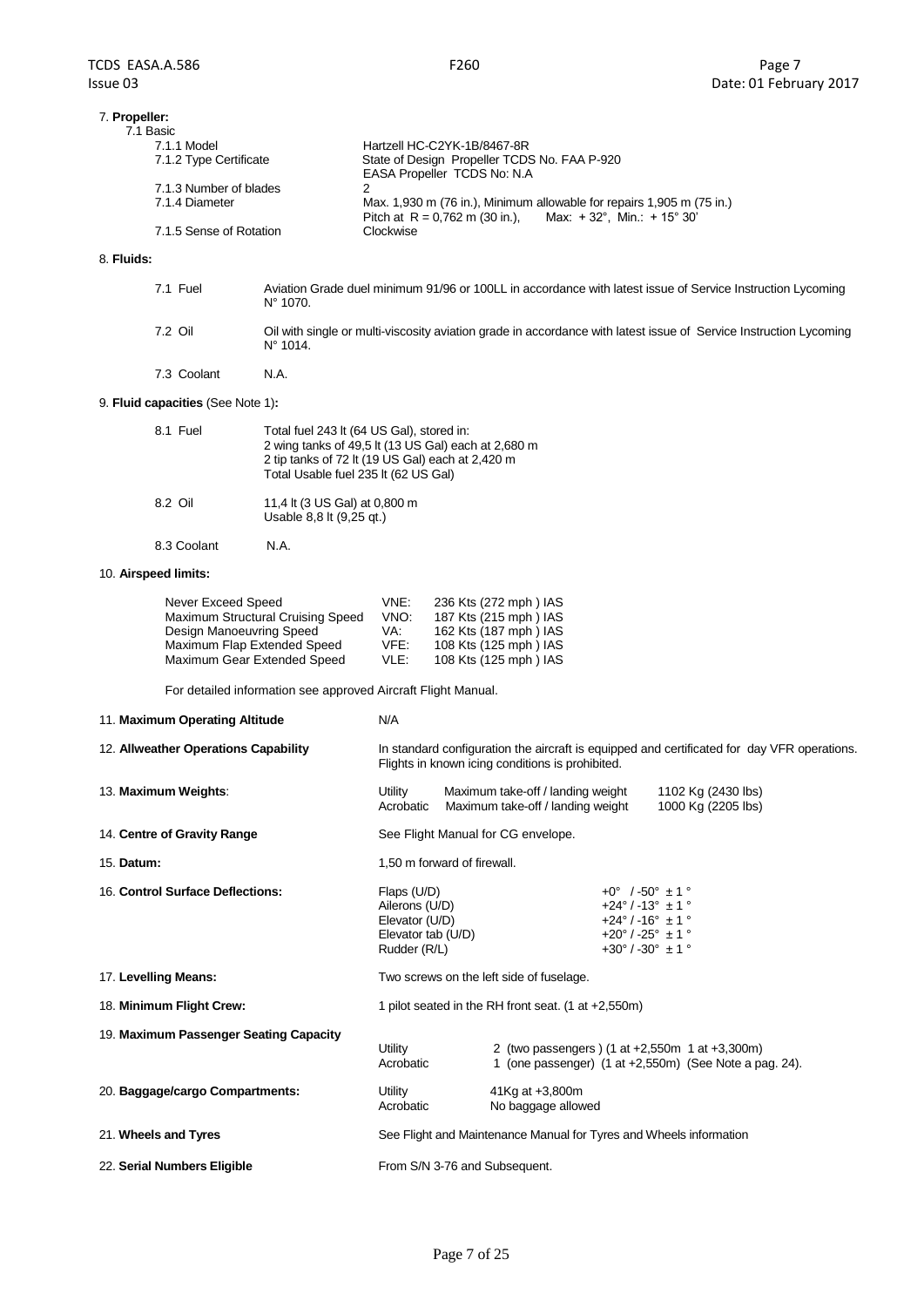#### **B.IV. Operating and Service Instructions**

|    | 1. Flight Manual, Document No:            | F.260 and F.260 B RAI-Approved Flight Manual 65.665/T dated April 18, 1968, Revision 1<br>through 7 and subsequent approved revisions.                                 |
|----|-------------------------------------------|------------------------------------------------------------------------------------------------------------------------------------------------------------------------|
| 2. | <b>Maintenance Manual, Document No:</b>   | Periodic Inspection List F.260 – F.260B – F.260C – F.260D Rev. 1 RAI Approved No<br>251.669/T dated February 7, 1989.<br>F260-2 Maintenance Manual (Not RAI Approved). |
|    | 3. Service Letters and Service Bulletins: | As published by Leonardo S.p.A. - Divisione Velivoli and approved by Authority, as<br>applicable.                                                                      |
|    | 4. Required Equipment:                    | Refer to equipment list in Flight Manual.                                                                                                                              |

# **B.V. Notes**

1. Current weight and balance report including list of equipment in the certificated empty weight, and loading instructions, must be provided for each aircraft at the time of original certification.

The certificated empty weight and corresponding center of gravity location must include:<br>Unusable fuel: Wing tanks 4 lbs at +105,5 in. Wing tanks 4 lbs at +105,5 in.

Trapped engine oil: 5,07 lbs at +31,5 in.

.

Tip tanks  $8,6$  lbs at  $+95,3$  in.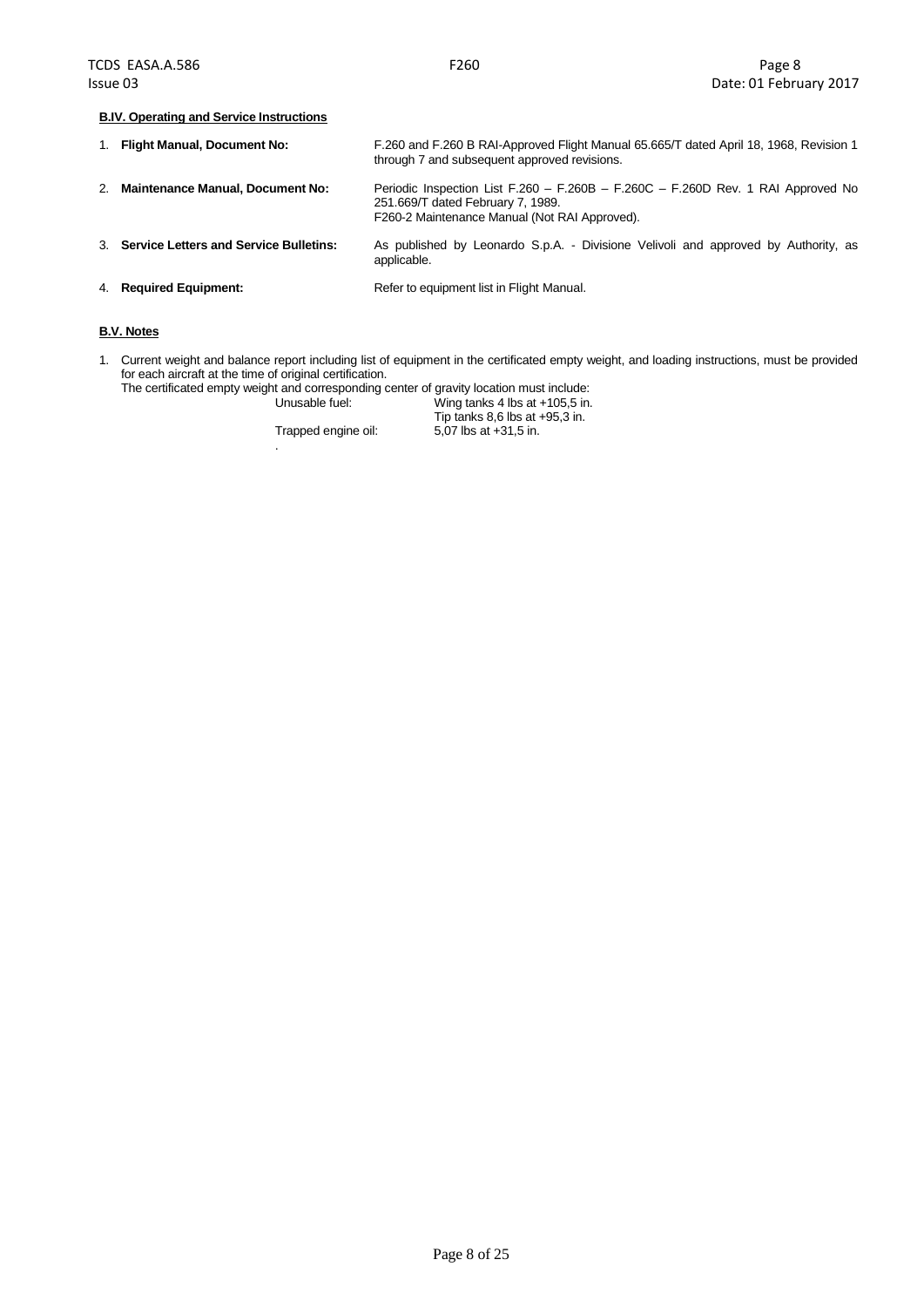# **SECTION C: F260C**

### **C.I. General**

1. **Data Sheet No:** EASA.A.586

#### 2**. Type / Variant or Model**

|                  | (a)<br>(b)<br>(c)           | Type:<br>Model:<br>Variant: -- | F <sub>260</sub><br>F260C                      |                                                        |
|------------------|-----------------------------|--------------------------------|------------------------------------------------|--------------------------------------------------------|
|                  | 3. Airworthiness Category:  |                                | Utility<br>Acrobatic                           |                                                        |
|                  | 4. Type Certificate Holder: |                                | Leonardo S.p.A. - Divisione Velivoli           | Piazza Monte Grappa, 4 00195 Rome - Italy              |
| 5. Manufacturer: |                             |                                | Leonardo S.p.A. - Divisione Velivoli           | Piazza Monte Grappa, 4 00195 Rome - Italy (See note m) |
|                  |                             |                                | 6. National Application Date: 09 February 1976 |                                                        |

- *7.* **National Certification Authority:** ENAC (C.O. A132 Rev. 15)
- 8. **National Certification Date:** 23 October 1976

### **C.II. Certification Basis**

1. **Reference Date for determining the applicable requirements:** 05 February 1971

| 2. Airworthiness Requirements:     | Civil Air Regulation Part 3, dated May 15, 1956, including Amendments 3-1 through<br>3-8 and FAR Part 23 dated February 1, 1965, for the paragraph 23-951, 23-995, 23-<br>1353 and including Amendments 23-7 for the paragraph 23-729, 23-735;<br>EASA CS Part 23 Amendment 1, dated February 12, 2009, for para. 23.1353 (h). |
|------------------------------------|--------------------------------------------------------------------------------------------------------------------------------------------------------------------------------------------------------------------------------------------------------------------------------------------------------------------------------|
| 3. Special Conditions:             | N.A.                                                                                                                                                                                                                                                                                                                           |
| 4. Exemptions:                     | N.A.                                                                                                                                                                                                                                                                                                                           |
| 5. Deviations:                     | N.A.                                                                                                                                                                                                                                                                                                                           |
| 6. Equivalent Safety Findings:     | N.A.                                                                                                                                                                                                                                                                                                                           |
| 7. Requirements elected to comply: | N.A.                                                                                                                                                                                                                                                                                                                           |
| 8. Environmental Standards:        | FAR 36 Appendix F                                                                                                                                                                                                                                                                                                              |

### **C.III. Technical Characteristics and Operational Limitations**

| 1. Type Design Definition: |                                                                                                                                                                                                                                                                                                               | Refer to Report N° 598-260-059 Rev. / and subsequent approved revisions.                                                                                                                                                                                                                                                                                                                    |  |
|----------------------------|---------------------------------------------------------------------------------------------------------------------------------------------------------------------------------------------------------------------------------------------------------------------------------------------------------------|---------------------------------------------------------------------------------------------------------------------------------------------------------------------------------------------------------------------------------------------------------------------------------------------------------------------------------------------------------------------------------------------|--|
| 2. Description:            |                                                                                                                                                                                                                                                                                                               | Single engine low wing aircraft, propeller driven, side by side seat front seats and<br>rear passenger, equipped with tricycle retractable landing gear. The airframe<br>structure is an all-metallic construction utilising conventional aluminium and steel.<br>(Same as Model F260B except for lowered seats, ailerons with servotab, battery<br>relocated forward and radio equipment). |  |
| 3. Equipment:              | Basic equipment required by the airworthiness rules (see Certification Basis) shall<br>be installed on the aircraft for the Airworthiness Certificate release.<br>Besides are required the following equipment:<br>Stall warning, Safe Flight Instruments Cop. 164S<br>Refer also to the Equipment list in FM |                                                                                                                                                                                                                                                                                                                                                                                             |  |
| 4. Dimensions:             | Span:<br>Length:<br>Height:                                                                                                                                                                                                                                                                                   | 8,350 m<br>7,100 m<br>2.410 m                                                                                                                                                                                                                                                                                                                                                               |  |
| 5. Engine:                 |                                                                                                                                                                                                                                                                                                               |                                                                                                                                                                                                                                                                                                                                                                                             |  |

| 5.1 Basic              |                                                                           |
|------------------------|---------------------------------------------------------------------------|
| 5.1.1 Model            | Lycoming O-540-E4A5                                                       |
| 5.1.2 Type Certificate | State of Design Engine TCDS No. FAA n° E-295<br>EASA Engine TCDS No: N.A. |
| 5.1.3 Limitations:     | For all operations, 2700 rpm (260 hp).                                    |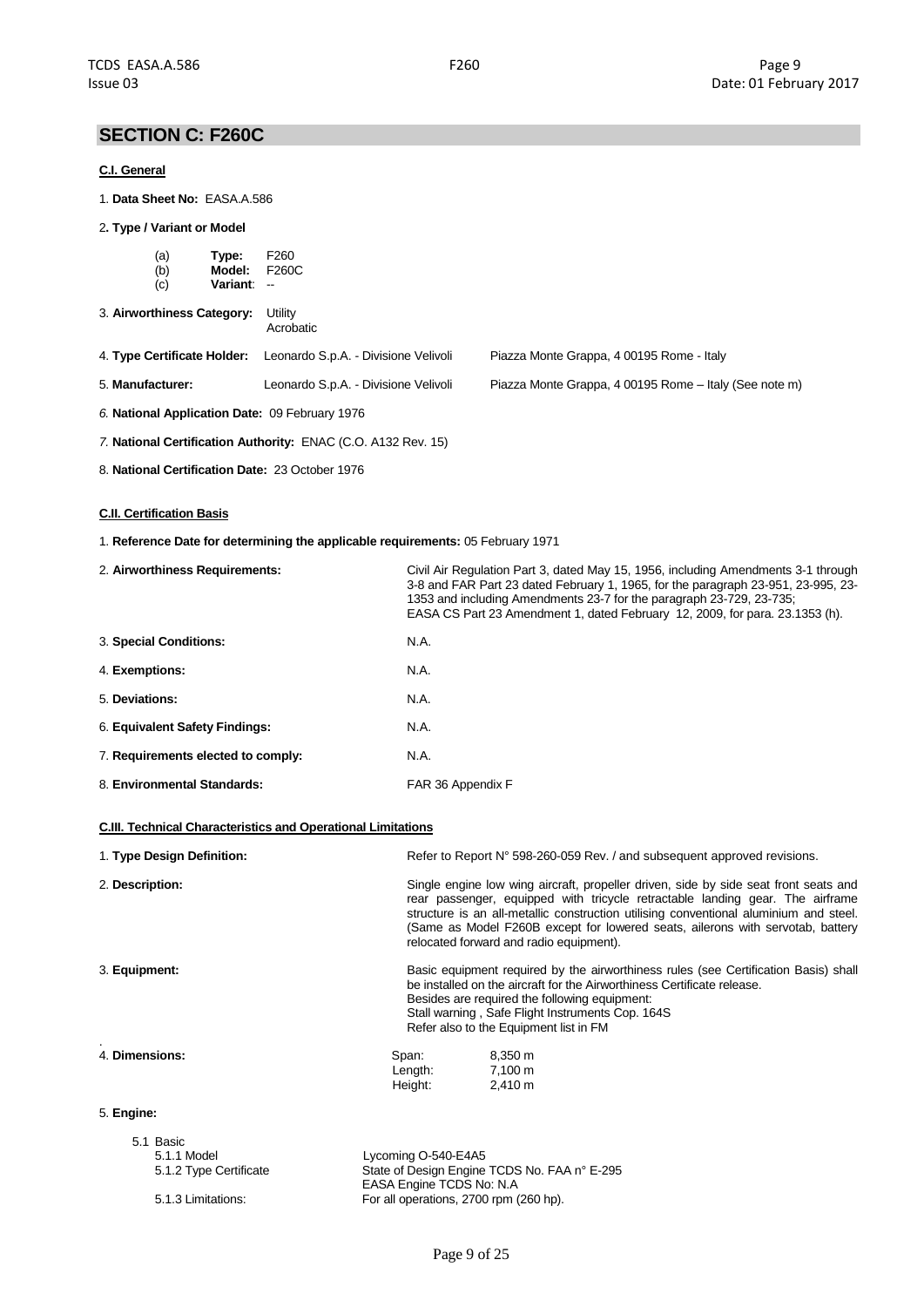| 5.2 Additional<br>5.2.1 Model<br>5.2.2 Type Certificate<br>5.2.3 Limitations: | Lycoming AEIO-540-D4A5<br>State of Design Engine TCDS No. FAA n° 1E4<br>EASA Engine TCDS No: N.A<br>For all operations, 2700 rpm (260 hp). |               |                                                                 |  |
|-------------------------------------------------------------------------------|--------------------------------------------------------------------------------------------------------------------------------------------|---------------|-----------------------------------------------------------------|--|
| 6. Load factors:                                                              | Utility                                                                                                                                    | $-2.2/+4.4$ q |                                                                 |  |
|                                                                               | Acrobatic                                                                                                                                  | $-3/+6$ g     |                                                                 |  |
| 7. Propeller:<br>7.1 Basic                                                    |                                                                                                                                            |               |                                                                 |  |
| 7.1.1 Model                                                                   | Hartzell HC-C2YK-1B / 8467-8R<br>Hartzell HC-C2YK-4F / FC8477-8R<br>Hartzell HC-C2YK-1BF / F8477-8R                                        |               |                                                                 |  |
| 7.1.2 Type Certificate                                                        | EASA Propeller TCDS No: N.A.                                                                                                               |               | State of Design Propeller TCDS No. FAA P-920 for all propellers |  |
| 7.1.3 Number of blades                                                        | 2                                                                                                                                          |               |                                                                 |  |
| 7.1.4 Diameter                                                                | Max. 1,930 m (76 in.), No reduction permitted.                                                                                             |               | Pitch at R = 0.762 m (30 in.), Max: +32°, Min.: +15° 30'        |  |
| 7.1.5 Sense of Rotation                                                       | Clockwise                                                                                                                                  |               |                                                                 |  |

#### 8. **Fluids:**

| 7.1 Fuel | Aviation Grade duel minimum 91/96 or 100LL in accordance with latest issue of Service Instruction Lycoming<br>$N^{\circ}$ 1070.        |
|----------|----------------------------------------------------------------------------------------------------------------------------------------|
| 7.2 Oil  | Oil with single or multi-viscosity aviation grade in accordance with latest issue of Service Instruction Lycoming<br>$N^{\circ}$ 1014. |

7.3 Coolant N.A.

8.3 Coolant N.A.

# 9. **Fluid capacities** (See Note 1)**:**

| 8.1 Fuel | Total fuel 243 lt (64 US Gal), stored in:<br>2 wing tanks of 49.5 lt (13 US Gal) each at 2,680 m<br>2 tip tanks of 72 lt (19 US Gal) each at 2,420 m<br>Total Usable fuel 235 lt (62 US Gal) with O-540-E4A5<br>Total Usable fuel 220,6 lt (58,3 US Gal) with AEIO-540-D4A5 |
|----------|-----------------------------------------------------------------------------------------------------------------------------------------------------------------------------------------------------------------------------------------------------------------------------|
| 8.2 Oil  | 11,4 lt (3 US Gal) at 0,800 m<br>Usable 8.8 It (9.25 gt.) with O-540-E4A5<br>Usable 5,7 lt (6 qt.) with AEIO-540-D4A5                                                                                                                                                       |

10. **Airspeed limits:**

|                                      | Never Exceed Speed<br>Maximum Structural Cruising Speed<br>Design Manoeuvring Speed<br>Maximum Flap Extended Speed<br>Maximum Gear Extended Speed | VNE:<br>VNO:<br>VA:<br>VFE:<br>VLE:                                                                                                             | 236 Kts (272 mph) IAS<br>187 Kts (215 mph) IAS<br>162 Kts (187 mph) IAS<br>108 Kts (125 mph) IAS<br>108 Kts (125 mph) IAS |                                                                                                                                                                                                        |                                          |
|--------------------------------------|---------------------------------------------------------------------------------------------------------------------------------------------------|-------------------------------------------------------------------------------------------------------------------------------------------------|---------------------------------------------------------------------------------------------------------------------------|--------------------------------------------------------------------------------------------------------------------------------------------------------------------------------------------------------|------------------------------------------|
| 11. Maximum Operating Altitude       |                                                                                                                                                   | N/A                                                                                                                                             |                                                                                                                           |                                                                                                                                                                                                        |                                          |
| 12. Allweather Operations Capability |                                                                                                                                                   | In standard configuration the aircraft is equipped and certificated for day VFR operations.<br>Flights in known icing conditions is prohibited. |                                                                                                                           |                                                                                                                                                                                                        |                                          |
| 13. Maximum Weights:                 |                                                                                                                                                   | Utility<br>Acrobatic                                                                                                                            | Maximum take-off / landing weight<br>Maximum take-off / landing weight                                                    |                                                                                                                                                                                                        | 1102 Kg (2430 lbs)<br>1000 Kg (2205 lbs) |
| 14. Centre of Gravity Range          |                                                                                                                                                   | See Flight Manual for CG envelope.                                                                                                              |                                                                                                                           |                                                                                                                                                                                                        |                                          |
| 15. Datum:                           |                                                                                                                                                   | 1,50m forward of firewall.                                                                                                                      |                                                                                                                           |                                                                                                                                                                                                        |                                          |
| 16. Control Surface Deflections:     |                                                                                                                                                   | Flaps (U/D)<br>Ailerons (U/D)<br>Ailerons servotab (U/D)<br>Elevator (U/D)<br>Elevator tab (U/D)<br>Rudder (R/L)                                |                                                                                                                           | $+0^{\circ}$ /-50° $\pm$ 1 °<br>$+24^{\circ}$ / -13° $\pm$ 1 °<br>$+23^{\circ}$ / -14° $\pm$ 1 °<br>$+24^{\circ}$ / -16° $\pm$ 1 °<br>$+20^{\circ}$ / -25° $\pm$ 1 °<br>$+30^{\circ}$ / -30° $\pm$ 1 ° |                                          |
| 17. Levelling Means:                 |                                                                                                                                                   | Two screws on the left side of fuselage.                                                                                                        |                                                                                                                           |                                                                                                                                                                                                        |                                          |
| 18. Minimum Flight Crew:             |                                                                                                                                                   | 1 pilot seated in the RH front seat. $(1$ at $+2,550m)$                                                                                         |                                                                                                                           |                                                                                                                                                                                                        |                                          |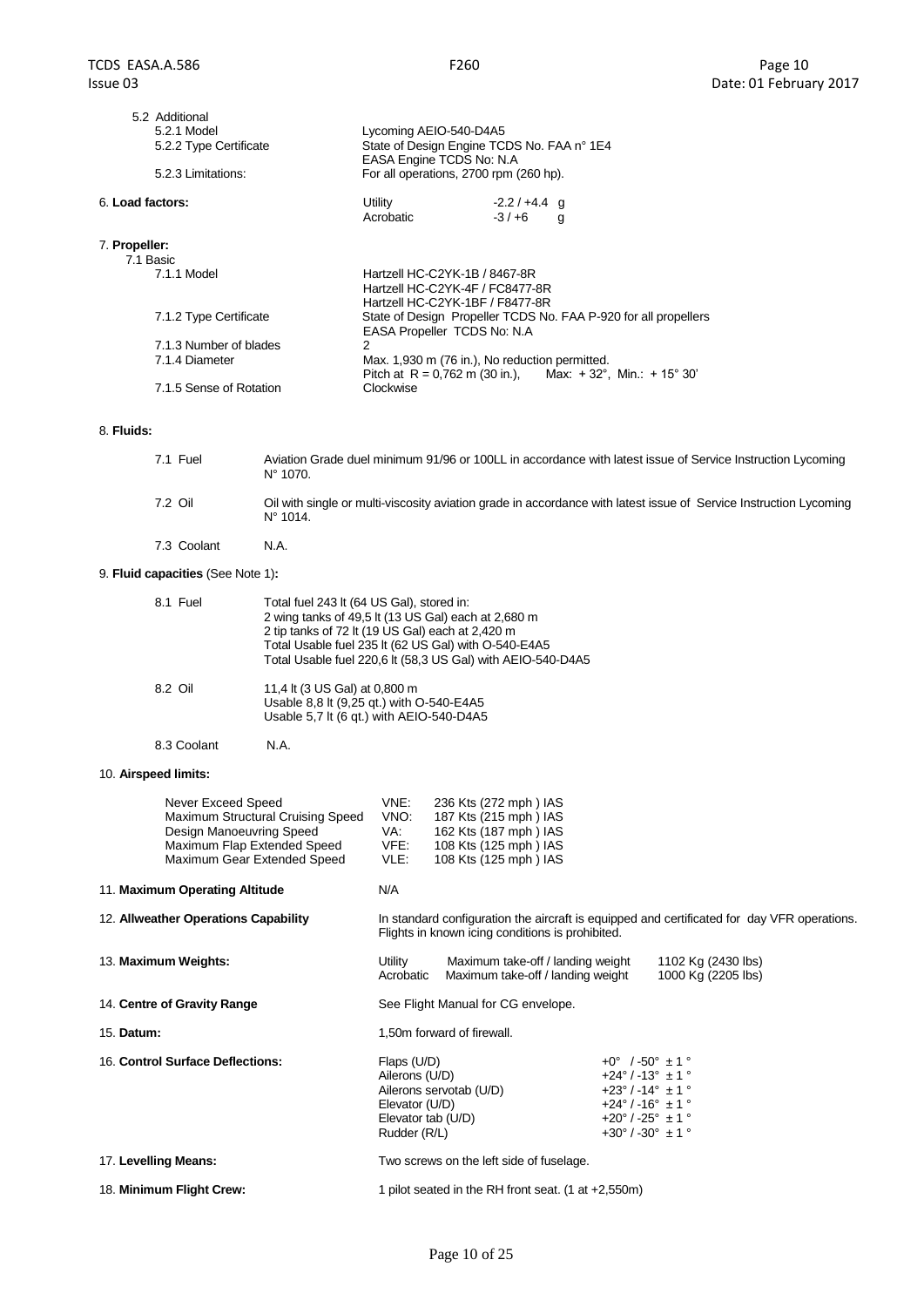.

| 19. Maximum Passenger Seating Capacity        | Utility<br>Acrobatic                                                                                                                                                                                                                                                                                                              | 2 (two passengers) (1 at +2,550m 1 at +3,300m)<br>1 (one passenger) $(1$ at $+2,550$ m) (See Note a pag. 24). |  |
|-----------------------------------------------|-----------------------------------------------------------------------------------------------------------------------------------------------------------------------------------------------------------------------------------------------------------------------------------------------------------------------------------|---------------------------------------------------------------------------------------------------------------|--|
| 20. Baggage/cargo Compartments:               | Utility<br>Acrobatic                                                                                                                                                                                                                                                                                                              | 41Kg at +3,800m<br>No baggage allowed                                                                         |  |
| 21. Wheels and Tyres                          |                                                                                                                                                                                                                                                                                                                                   | See Flight and Maintenance Manual for Tyres and Wheels information                                            |  |
| 22. Serial Numbers Eligible                   | From S/N 266 and subsequent.                                                                                                                                                                                                                                                                                                      |                                                                                                               |  |
| C.IV. Operating and Service Instructions      |                                                                                                                                                                                                                                                                                                                                   |                                                                                                               |  |
| <b>Flight Manual, Document No:</b><br>1.      | F.260C RAI-Approved Airplane Flight Manual 135.212/T dated October 20, 1976 and<br>subsequent approved revisions.<br>F.260C with Lycoming AEIO-540-D4A5 engine RAI-Approved Airplane Flight Manual<br>181.907/T dated May 11, 1983 and subsequent approved revisions.<br>F.260C EASA - AFM Approval n° 10033166 dated 21-12-2010. |                                                                                                               |  |
| <b>Maintenance Manual, Document No:</b><br>2. | Periodic Inspection List F.260 - F.260B - F.260C - F.260D Rev. 1 RAI Approved No<br>251.669/T dated February 7, 1989.<br>SF260C-2 Maintenance Manual (Not RAI Approved).                                                                                                                                                          |                                                                                                               |  |
| 3. Service Letters and Service Bulletins:     | applicable.                                                                                                                                                                                                                                                                                                                       | As published by Leonardo S.p.A. - Divisione Velivoli and approved by Authority, as                            |  |
| 4. Required Equipment:                        | Refer to equipment list in Flight Manual.                                                                                                                                                                                                                                                                                         |                                                                                                               |  |
| C.V. Notes                                    |                                                                                                                                                                                                                                                                                                                                   |                                                                                                               |  |

1. Current weight and balance report including list of equipment in the certificated empty weight, and loading instructions, must be provided for each aircraft at the time of original certification.

The certificated empty weight and corresponding center of gravity location must include:<br>Unusable fuel: Wing tanks 4 lbs at +105,5 in. Unusable fuel: Wing tanks 4 lbs at +105,5 in.

Wing tanks 26,9 lbs at +105,5 in. with AEIO-540-D4A5 engine only Tip tanks 8,6 lbs at +95,3 in. Trapped engine oil: 5,07 lbs at +31,5 in.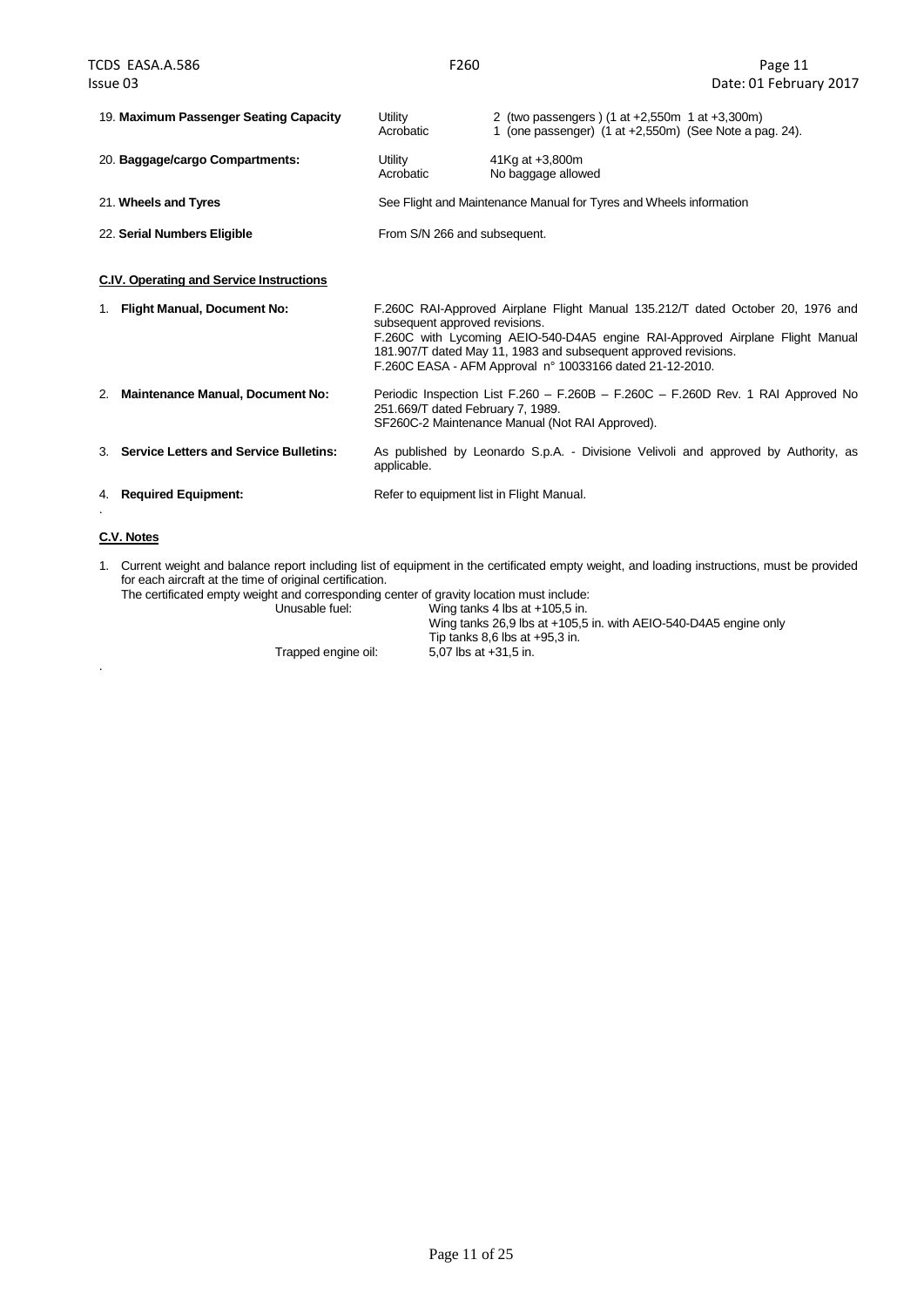# **SECTION D: F260D**

### **D.I. General**

- 1. **Data Sheet No:** EASA.A.586
- 2**. Type / Variant or Model**

| $(a)$<br>$(b)$<br>(c)       | Type:<br>Model:<br>Variant: -- | F <sub>260</sub><br>F260D            |                                                        |
|-----------------------------|--------------------------------|--------------------------------------|--------------------------------------------------------|
| 3. Airworthiness Category:  |                                | Utility<br>Acrobatic                 |                                                        |
| 4. Type Certificate Holder: |                                | Leonardo S.p.A. - Divisione Velivoli | Piazza Monte Grappa, 4 00195 Rome - Italy              |
| 5. Manufacturer:            |                                | Leonardo S.p.A. - Divisione Velivoli | Piazza Monte Grappa, 4 00195 Rome - Italy (See note m) |
|                             |                                |                                      |                                                        |

- *6.* **National Application Date:** 31 July 1980
- *7.* **National Certification Authority:** ENAC (C.O. A132 Rev. 15)
- 8. **National Certification Date:** 14 December 1985

### **D.II. Certification Basis**

1. **Reference Date for determining the applicable requirements:** 31 July 1980

| 2. Airworthiness Requirements:     | Civil Air Regulation Part 3, dated May 15, 1956, including Amendments 3-1 through<br>3-8 and FAR Part 23 dated February 1, 1965, for the paragraph 23-951, 23-995, 23-<br>1353 and including Amendments 23-7 for the paragraph 23-729, 23-735;<br>EASA CS Part 23 Amendment 1, dated February 12, 2009, for parag. 23.1353 (h). |
|------------------------------------|---------------------------------------------------------------------------------------------------------------------------------------------------------------------------------------------------------------------------------------------------------------------------------------------------------------------------------|
| 3. Special Conditions:             | N.A.                                                                                                                                                                                                                                                                                                                            |
| 4. Exemptions:                     | N.A.                                                                                                                                                                                                                                                                                                                            |
| 5. Deviations:                     | N.A.                                                                                                                                                                                                                                                                                                                            |
| 6. Equivalent Safety Findings:     | N.A.                                                                                                                                                                                                                                                                                                                            |
| 7. Requirements elected to comply: | N.A.                                                                                                                                                                                                                                                                                                                            |
| 8. Environmental Standards:        | FAR 36 Appendix F                                                                                                                                                                                                                                                                                                               |

#### **D.III. Technical Characteristics and Operational Limitations**

| 1. Type Design Definition: | Refer to Report N° 598-260-059 Rev. / and subsequent approved revisions.                                                                                                                                                                                                                                                      |
|----------------------------|-------------------------------------------------------------------------------------------------------------------------------------------------------------------------------------------------------------------------------------------------------------------------------------------------------------------------------|
| 2. Description:            | Single engine low wing aircraft, propeller driven, side by side seat front seats and<br>rear passenger, equipped with tricycle retractable landing gear. The airframe<br>structure is an all-metallic construction utilising conventional aluminium and steel.<br>(Same as Model F260C except for reinforced wing main spar). |
| 3. Equipment:              | Basic equipment required by the airworthiness rules (see Certification Basis) shall<br>be installed on the aircraft for the Airworthiness Certificate release.<br>Besides are required the following equipment:<br>Stall warning, Safe Flight Instruments Cop. 164S<br>Refer also to the Equipment list in FM                 |
| 4. Dimensions:             | 8,350 m<br>Span:<br>7,100 m<br>Length:<br>Height:<br>$2,410 \text{ m}$                                                                                                                                                                                                                                                        |
| 5. Engine:                 |                                                                                                                                                                                                                                                                                                                               |
| 5.1 Basic<br>511 Model     | $V_{\rm comina}$ $0.540$ -FAA5                                                                                                                                                                                                                                                                                                |

| 5.1.1 Model            | Lycoming O-540-E4A5                          |
|------------------------|----------------------------------------------|
| 5.1.2 Type Certificate | State of Design Engine TCDS No. FAA n° E-295 |
|                        | EASA Engine TCDS No: N.A.                    |
| 5.1.3 Limitations:     | For all operations, 2700 rpm (260 hp).       |
|                        |                                              |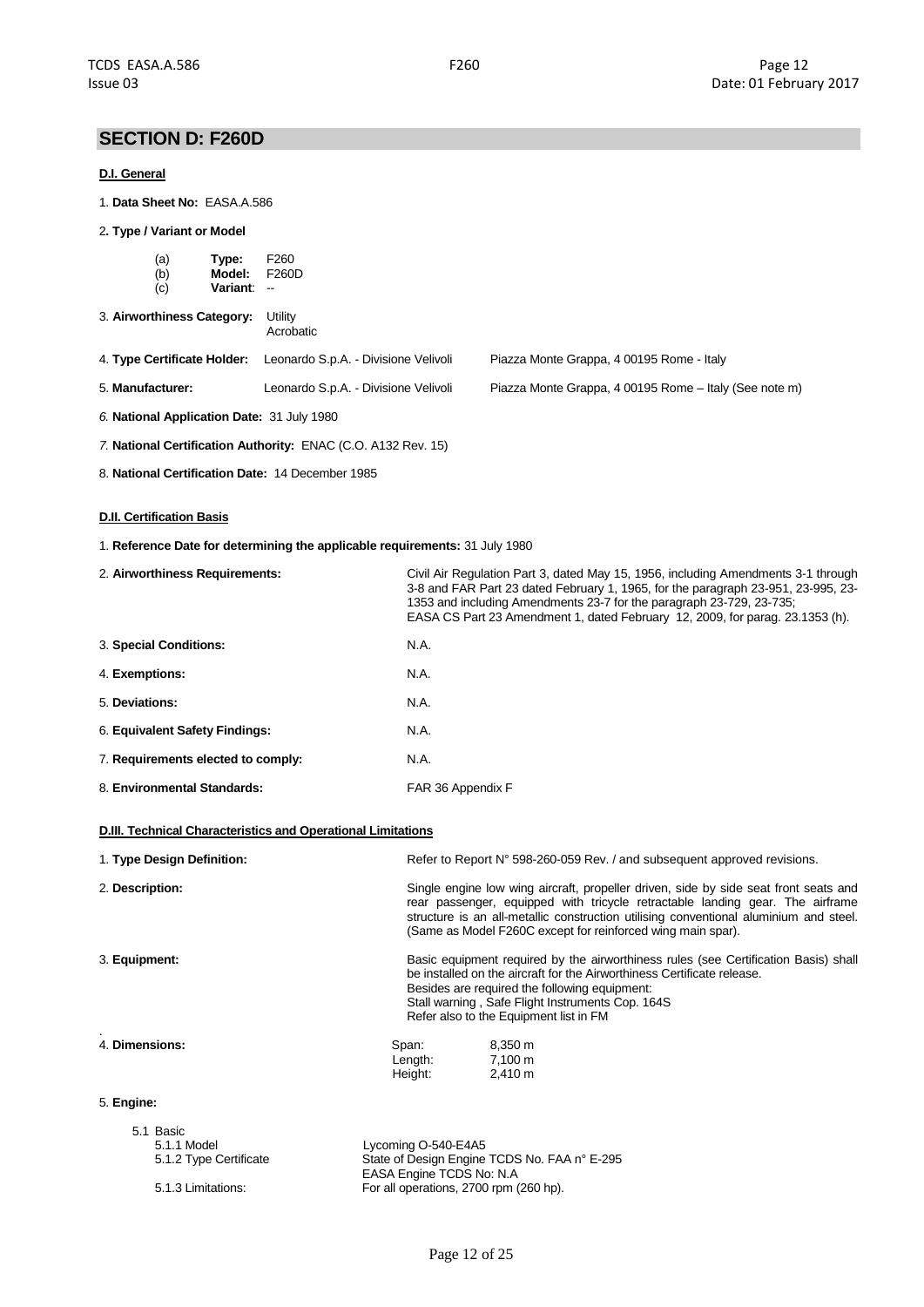|                                                                                                                                                                                                                                                                                                                                                    | Lycoming AEIO-540-D4A5<br>State of Design Engine TCDS No. FAA n° 1E4<br>EASA Engine TCDS No: N.A<br>For all operations, 2700 rpm (260 hp). |                                                                                                                             |  |
|----------------------------------------------------------------------------------------------------------------------------------------------------------------------------------------------------------------------------------------------------------------------------------------------------------------------------------------------------|--------------------------------------------------------------------------------------------------------------------------------------------|-----------------------------------------------------------------------------------------------------------------------------|--|
| 6. Load factors:<br>Utility<br>Acrobatic                                                                                                                                                                                                                                                                                                           | $-2.2/+4.4$ g<br>$-3/+6$                                                                                                                   | g                                                                                                                           |  |
| 7. Propeller:<br>7.1 Basic<br>7.1.1 Model<br>Hartzell HC-C2YK-1B/8467-8R<br>Hartzell HC-C2YK-4F / FC8477-8R<br>Hartzell HC-C2YK-1BF / F8477-8R<br>7.1.2 Type Certificate<br>EASA Propeller TCDS No: N.A<br>7.1.3 Number of blades<br>2<br>7.1.4 Diameter<br>Max. 1,930 m (76 in.), No reduction permitted.<br>7.1.5 Sense of Rotation<br>Clockwise |                                                                                                                                            | State of Design Propeller TCDS No. FAA P-920 for all propellers<br>Pitch at R = 0.762 m (30 in.), Max: +32°, Min.: +15° 30' |  |

#### 8. **Fluids:**

| 7.1 Fuel | Aviation Grade duel minimum 91/96 or 100LL in accordance with latest issue of Service Instruction Lycoming<br>$N^{\circ}$ 1070.        |
|----------|----------------------------------------------------------------------------------------------------------------------------------------|
| 7.2 Oil  | Oil with single or multi-viscosity aviation grade in accordance with latest issue of Service Instruction Lycoming<br>$N^{\circ}$ 1014. |

7.3 Coolant N.A.

8.3 Coolant N.A.

# 9. **Fluid capacities** (See Note 1)**:**

| 8.1 Fuel | Total fuel 243 It (64 US Gal), stored in:<br>2 wing tanks of 49.5 lt (13 US Gal) each at 2,680 m<br>2 tip tanks of 72 lt (19 US Gal) each at 2,420 m<br>Total Usable fuel 235 lt (62 US Gal) with O-540-E4A5<br>Total Usable fuel 220,6 lt (58,3 US Gal) with AEIO-540-D4A5 |
|----------|-----------------------------------------------------------------------------------------------------------------------------------------------------------------------------------------------------------------------------------------------------------------------------|
| 8.2 Oil  | 11,4 lt (3 US Gal) at 0,800 m<br>Usable 8.8 It (9.25 gt.) with O-540-E4A5<br>Usable 5.7 It (6 gt.) with AEIO-540-D4A5                                                                                                                                                       |

10. **Airspeed limits:**

| Never Exceed Speed<br>Maximum Structural Cruising Speed<br>Design Manoeuvring Speed<br>Maximum Flap Extended Speed<br>Maximum Gear Extended Speed | VNE:<br>VNO:<br>VA:<br>VFE:<br>VLE:                                                   | 236 Kts (272 mph) IAS<br>187 Kts (215 mph) IAS<br>174 Kts (200 mph) IAS<br>108 Kts (125 mph) IAS<br>108 Kts (125 mph) IAS |                                                                                                                                                                                                                        |                                                                                             |
|---------------------------------------------------------------------------------------------------------------------------------------------------|---------------------------------------------------------------------------------------|---------------------------------------------------------------------------------------------------------------------------|------------------------------------------------------------------------------------------------------------------------------------------------------------------------------------------------------------------------|---------------------------------------------------------------------------------------------|
| 11. Maximum Operating Altitude                                                                                                                    | N/A                                                                                   |                                                                                                                           |                                                                                                                                                                                                                        |                                                                                             |
| 12. Allweather Operations Capability                                                                                                              |                                                                                       | Flights in known icing conditions is prohibited.                                                                          |                                                                                                                                                                                                                        | In standard configuration the aircraft is equipped and certificated for day VFR operations. |
| 13. Maximum Weights:                                                                                                                              | Utility<br>Acrobatic                                                                  | Maximum take-off / landing weight<br>Maximum take-off / landing weight                                                    |                                                                                                                                                                                                                        | 1100 Kg (2425 lbs)<br>1100 Kg (2425 lbs)                                                    |
| 14. Centre of Gravity Range                                                                                                                       |                                                                                       | See Flight Manual for CG envelope.                                                                                        |                                                                                                                                                                                                                        |                                                                                             |
| 15. Datum:                                                                                                                                        |                                                                                       | 1,50m forward of firewall.                                                                                                |                                                                                                                                                                                                                        |                                                                                             |
| 16. Control Surface Deflections:                                                                                                                  | Flaps (U/D)<br>Ailerons (U/D)<br>Elevator (U/D)<br>Elevator tab (U/D)<br>Rudder (R/L) | Ailerons servotab (U/D)                                                                                                   | $+0^{\circ}$ / -50° $\pm$ 1 °<br>$+24^{\circ}$ / -13° $\pm$ 1 °<br>$+23^{\circ}$ / -14 $^{\circ}$ ± 1 $^{\circ}$<br>$+24^{\circ}$ / -16° $\pm$ 1 °<br>$+20^{\circ}$ / -25° $\pm$ 1 °<br>$+30^{\circ}$ / -30° $\pm$ 1 ° |                                                                                             |
| 17. Levelling Means:                                                                                                                              |                                                                                       | Two screws on the left side of fuselage.                                                                                  |                                                                                                                                                                                                                        |                                                                                             |
| 18. Minimum Flight Crew:                                                                                                                          |                                                                                       | 1 pilot seated in the RH front seat. $(1$ at $+2,550m)$                                                                   |                                                                                                                                                                                                                        |                                                                                             |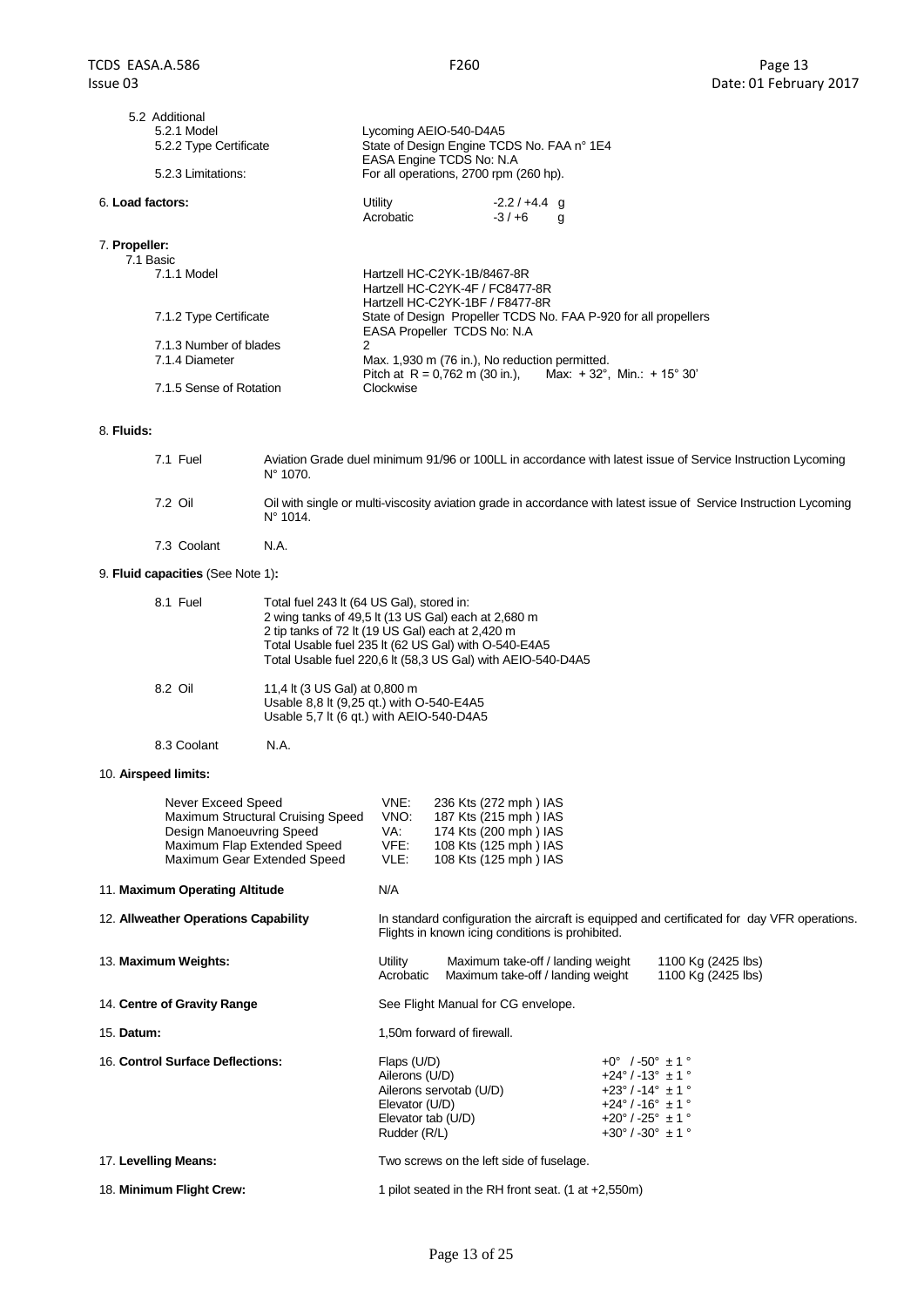| 19. Maximum Passenger Seating Capacity          | Utility<br>Acrobatic                      | 2 (two passengers) (1 at +2,550m 1 at +3,300m)<br>1 (one passenger) (1 at +2,550m) (See Note a pag. 24).                                                                                                                                                                                             |
|-------------------------------------------------|-------------------------------------------|------------------------------------------------------------------------------------------------------------------------------------------------------------------------------------------------------------------------------------------------------------------------------------------------------|
| 20. Baggage/cargo Compartments:                 | Utility<br>Acrobatic                      | 41Kg at +3,800m<br>No baggage allowed                                                                                                                                                                                                                                                                |
| 21. Wheels and Tyres                            |                                           | See Flight and Maintenance Manual for Tyres and Wheels information                                                                                                                                                                                                                                   |
| 22. Serial Numbers Eligible                     |                                           | From S/N 563, 566, 568, 735, 739 to S/N 1999.                                                                                                                                                                                                                                                        |
| <b>D.IV. Operating and Service Instructions</b> |                                           |                                                                                                                                                                                                                                                                                                      |
| <b>Flight Manual, Document No:</b>              | subsequent approved revisions.            | F.260D RAI-Approved Airplane Flight Manual 215.709/T dated December 14, 1985 and<br>F.260D with Lycoming AEIO-540-D4A5 engine RAI-Approved Airplane Flight Manual<br>215.709/T dated December 14, 1985 and subsequent approved revisions.<br>F.260D EASA - AFM Approval n° 10033166 dated 21-12-2010 |
| <b>Maintenance Manual, Document No:</b><br>2.   | 251.669/T dated February 7, 1989.         | Periodic Inspection List F.260 - F.260B - F.260C - F.260D Rev. 1 RAI Approved No<br>F260D/SF260D-2 Maintenance Manual (Not RAI Approved).                                                                                                                                                            |
| 3. Service Letters and Service Bulletins:       | applicable.                               | As published by Leonardo S.p.A. - Divisione Velivoli and approved by Authority, as                                                                                                                                                                                                                   |
| 4. Required Equipment:                          | Refer to equipment list in Flight Manual. |                                                                                                                                                                                                                                                                                                      |

### **D.V. Notes**

.

1 Current weight and balance report including list of equipment in the certificated empty weight, and loading instructions, must be provided for each aircraft at the time of original certification.

The certificated empty weight and corresponding center of gravity location must include:<br>Unusable fuel: Wing tanks 4 lbs at +105,5 in.

Wing tanks 4 lbs at  $+105,5$  in. Wing tanks 26,9 lbs at +105,5 in. with AEIO-540-D4A5 engine only Tip tanks 8,6 lbs at +95,3 in. Trapped engine oil: 5,07 lbs at +31,5 in.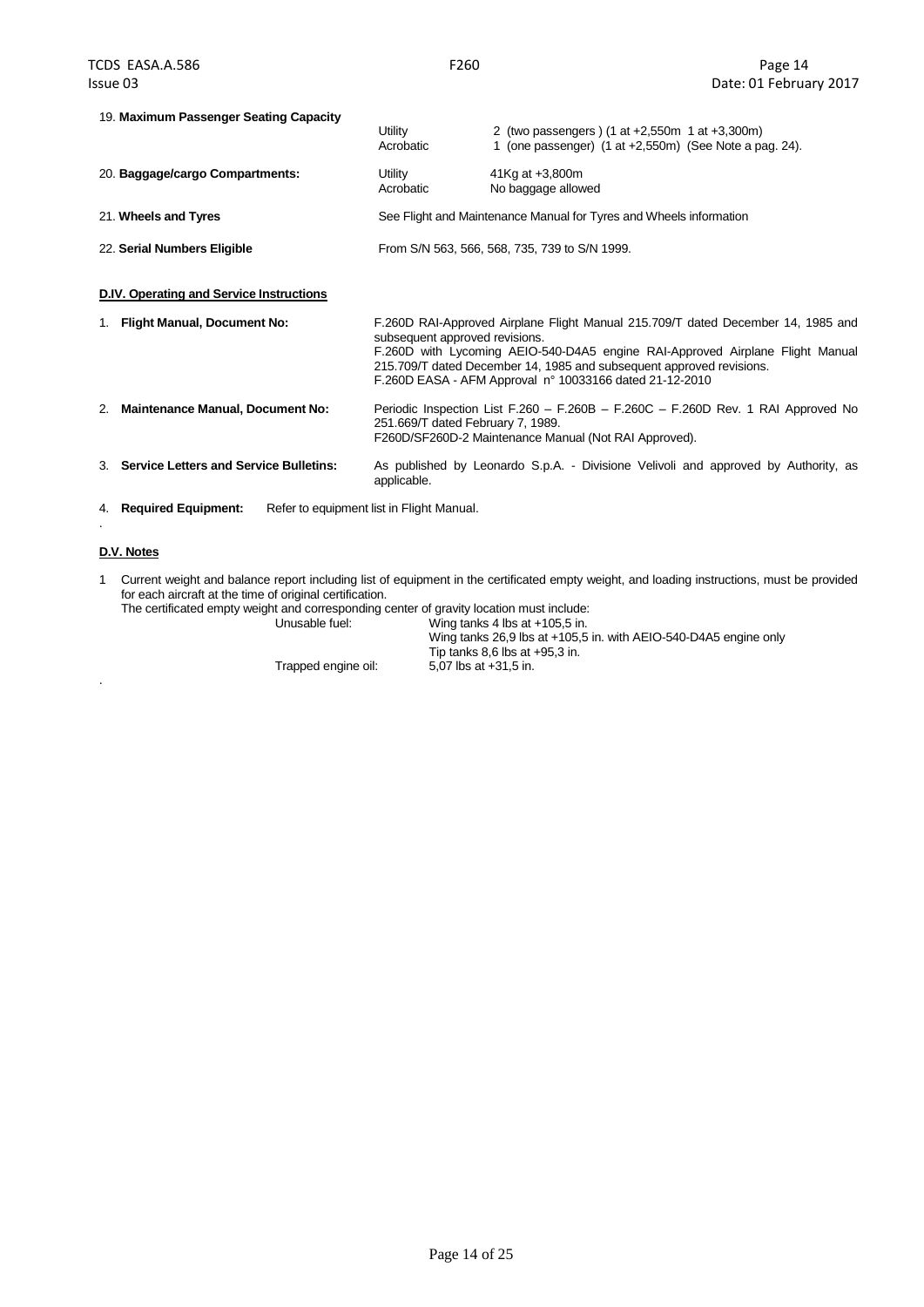# **SECTION E: F260E**

#### **E.I. General**

- 1. **Data Sheet No:** EASA.A.586
- 2**. Type / Variant or Model**

| $(a)$<br>$(b)$<br>Type:<br>Model:<br>(c)<br><b>Variant:</b> | F <sub>260</sub><br>F260E<br>$\sim$  |                                                        |
|-------------------------------------------------------------|--------------------------------------|--------------------------------------------------------|
| 3. Airworthiness Category:                                  | Utility<br>Acrobatic                 |                                                        |
| 4. Type Certificate Holder:                                 | Leonardo S.p.A. - Divisione Velivoli | Piazza Monte Grappa, 4 00195 Rome - Italy              |
| 5. Manufacturer:                                            | Leonardo S.p.A. - Divisione Velivoli | Piazza Monte Grappa, 4 00195 Rome - Italy (See note m) |
|                                                             |                                      |                                                        |

- *6.* **National Application Date:** 17 May 1991
- *7.* **National Certification Authority:** ENAC (C.O. A132 Rev. 15)
- 8. **National Certification Date:** 21 January 1992

### **E.II. Certification Basis**

1. **Reference Date for determining the applicable requirements:** 17 May 1991

| 2. Airworthiness Requirements:                               | Civil Air Regulation Part 3, dated May 15, 1956, including Amendments 3-1 through<br>3-8 and FAR Part 23 dated February 1, 1965, for the paragraph 23-961, 23-993, 23-<br>1353 and including Amendment 23-7<br>Amendment 23-13 for the paragraph 23-1589; Amendment 23-18 for the paragraph<br>23-943, 23-959; Amendment 23-23 for the paragraph 23-345; Amendment 23-26 for<br>the paragraph 23-729, 23-991; Amendment 23-29 for the paragraph 23-994, 23-<br>995; Amendment 23-34 for the paragraph 23-333, 23-863, 23-1581, 23-1583, 23-<br>1585, 23-1587; Amendment 23-36 for the paragraph 23-2; Amendment 23-38 for<br>the paragraph 23-572; Amendment 23-40 for the paragraph 23-951; Amendment<br>23-41 for the paragraph 23-1309; Amendment 23-42 for the paragraph 23-221, 23-<br>341, 23-425, 23-443;<br>EASA CS Part 23 Amendment 1, dated February 12, 2009, for parag. 23.1353 (h). | for the paragraph 23-735, 23-955; |
|--------------------------------------------------------------|---------------------------------------------------------------------------------------------------------------------------------------------------------------------------------------------------------------------------------------------------------------------------------------------------------------------------------------------------------------------------------------------------------------------------------------------------------------------------------------------------------------------------------------------------------------------------------------------------------------------------------------------------------------------------------------------------------------------------------------------------------------------------------------------------------------------------------------------------------------------------------------------------|-----------------------------------|
| 3. Special Conditions:                                       | N.A.                                                                                                                                                                                                                                                                                                                                                                                                                                                                                                                                                                                                                                                                                                                                                                                                                                                                                              |                                   |
| 4. Exemptions:                                               | N.A.                                                                                                                                                                                                                                                                                                                                                                                                                                                                                                                                                                                                                                                                                                                                                                                                                                                                                              |                                   |
| 5. Deviations:                                               | N.A.                                                                                                                                                                                                                                                                                                                                                                                                                                                                                                                                                                                                                                                                                                                                                                                                                                                                                              |                                   |
| 6. Equivalent Safety Findings:                               | N.A.                                                                                                                                                                                                                                                                                                                                                                                                                                                                                                                                                                                                                                                                                                                                                                                                                                                                                              |                                   |
| 7. Requirements elected to comply:                           | N.A.                                                                                                                                                                                                                                                                                                                                                                                                                                                                                                                                                                                                                                                                                                                                                                                                                                                                                              |                                   |
| 8. Environmental Standards:                                  | ICAO Annex 16, chapter 10.                                                                                                                                                                                                                                                                                                                                                                                                                                                                                                                                                                                                                                                                                                                                                                                                                                                                        |                                   |
| E.III. Technical Characteristics and Operational Limitations |                                                                                                                                                                                                                                                                                                                                                                                                                                                                                                                                                                                                                                                                                                                                                                                                                                                                                                   |                                   |
| 1. Type Design Definition:                                   | Refer to Report N° 598-260-059 Rev. / and subsequent approved revisions.                                                                                                                                                                                                                                                                                                                                                                                                                                                                                                                                                                                                                                                                                                                                                                                                                          |                                   |
| 2. Description:                                              | Single engine low wing aircraft, propeller driven, side by side seat front seats and<br>rear passenger, equipped with tricycle retractable landing gear. The airframe<br>structure is an all-metallic construction utilising conventional aluminium and steel.<br>(Same as Model F260D except for: reinforced wing with aerodynamic modifications<br>for stall speed reduction, fuel system).                                                                                                                                                                                                                                                                                                                                                                                                                                                                                                     |                                   |
| 3. Equipment:                                                | Basic equipment required by the airworthiness rules (see Certification Basis) shall<br>be installed on the aircraft for the Airworthiness Certificate release.<br>Besides are required the following equipment:<br>Stall warning, Safe Flight Instruments Cop. 164S<br>Refer also to the Equipment list in FM                                                                                                                                                                                                                                                                                                                                                                                                                                                                                                                                                                                     |                                   |
| 4. Dimensions:                                               | 8,350 m<br>Span:<br>Length:<br>7,100 m<br>Height:<br>2,410 m                                                                                                                                                                                                                                                                                                                                                                                                                                                                                                                                                                                                                                                                                                                                                                                                                                      |                                   |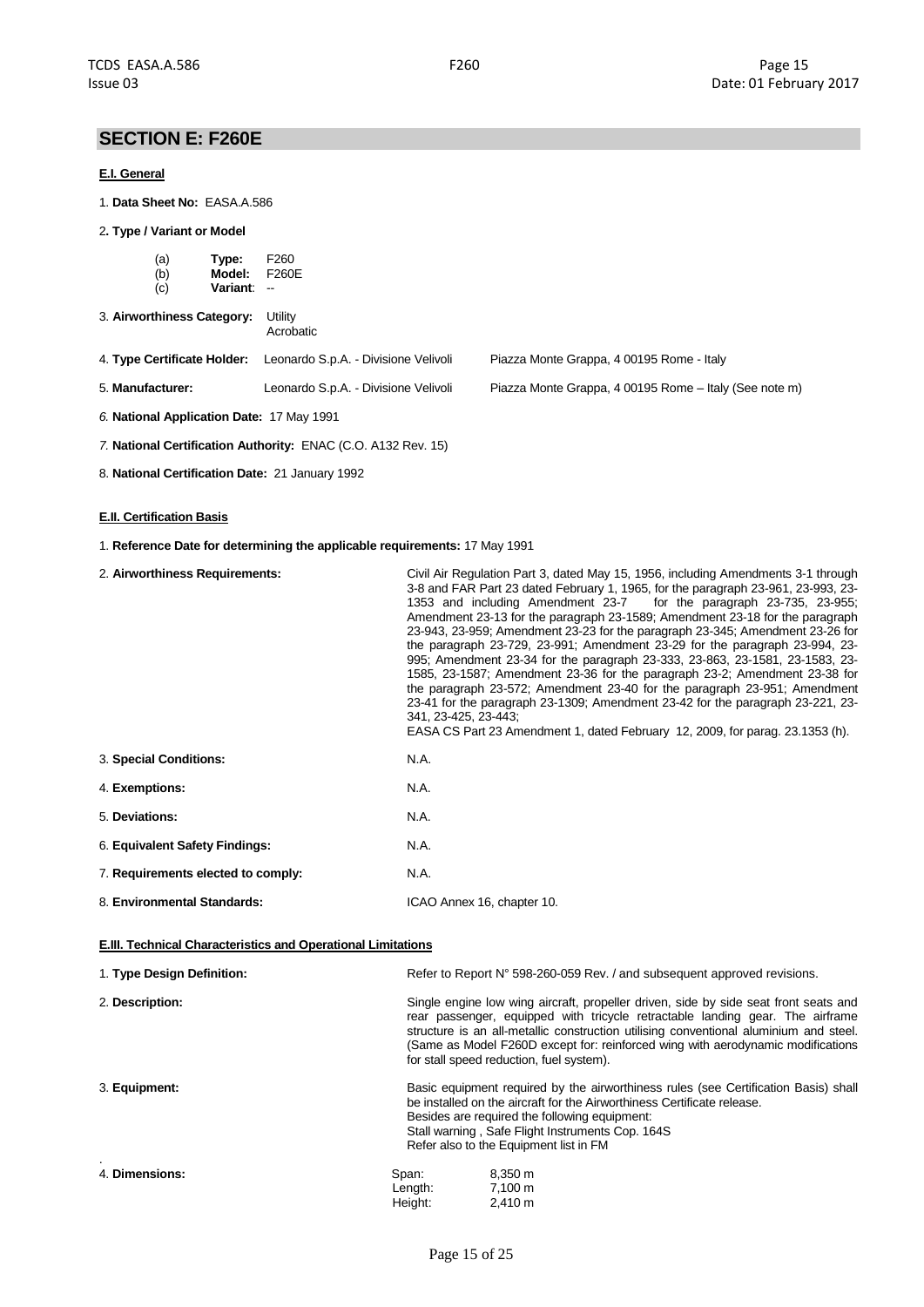| 5. Engine:<br>5.1 Basic    |                                                                                                                        |
|----------------------------|------------------------------------------------------------------------------------------------------------------------|
| 5.1.1 Model                | Lycoming IO-540-D4A5                                                                                                   |
| 5.1.2 Type Certificate     | State of Design Engine TCDS No. FAA n° E-295                                                                           |
|                            | EASA Engine TCDS No: N.A                                                                                               |
| 5.1.3 Limitations:         | For all operations, 2700 rpm (260 hp).                                                                                 |
| 5.2 Additional             |                                                                                                                        |
| 5.2.1 Model                | Lycoming AEIO-540-D4A5                                                                                                 |
| 5.2.2 Type Certificate     | State of Design Engine TCDS No. FAA n° 1E4                                                                             |
|                            | EASA Engine TCDS No: N.A                                                                                               |
| 5.2.3 Limitations:         | For all operations, 2700 rpm (260 hp).                                                                                 |
| 6. Load factors:           | Utility<br>$-2.2/+4.4$ g<br>Acrobatic<br>$-3/+6$<br>g                                                                  |
| 7. Propeller:<br>7.1 Basic |                                                                                                                        |
| 7.1.1 Model                | Hartzell HC-C2YK-4F / FC8477-8R<br>Hartzell HC-C2YK-1BF / F8477-8R                                                     |
| 7.1.2 Type Certificate     | State of Design Propeller TCDS No. FAA P-920 for all propellers<br>EASA Propeller TCDS No: N.A.                        |
| 7.1.3 Number of blades     | 2                                                                                                                      |
| 7.1.4 Diameter             | Max. 1,930 m (76 in.), No reduction permitted.                                                                         |
|                            | Pitch at R = 0.762 m (30 in.), Max: +32°, Min.: +15° 30'                                                               |
| 7.1.5 Sense of Rotation    | Clockwise                                                                                                              |
|                            |                                                                                                                        |
| 8. Fluids:                 |                                                                                                                        |
| 7.1 Fuel                   | Aviation Grade duel minimum 91/96 or 100LL in accordance with latest issue of Service Instruction Lycoming<br>N° 1070. |

7.2 Oil Oil with single or multi-viscosity aviation grade in accordance with latest issue of Service Instruction Lycoming N° 1014.

7.3 Coolant N.A.

# 9. **Fluid capacities** (See Note 1)**:**

| 8.1 Fuel | Total fuel 243 lt (64 US Gal), stored in:<br>2 wing tanks of 49,5 lt (13 US Gal) each at 2,680 m<br>2 tip tanks of 72 lt (19 US Gal) each at 2,420 m<br>Total usable fuel: 228,1 lt (60,26 US Gal) in: |
|----------|--------------------------------------------------------------------------------------------------------------------------------------------------------------------------------------------------------|
| 8.2 Oil  | 11,4 lt (3 US Gal) at 0,800 m<br>Usable 8,8 lt (9,25 qt.) with IO-540-D4A5<br>Usable 5.7 It (6 gt.) with AEIO-540-D4A5                                                                                 |

8.3 Coolant N.A.

#### 10. **Airspeed limits:**

| Never Exceed Speed                | VNE: | 236 Kts (272 mph) IAS |
|-----------------------------------|------|-----------------------|
| Maximum Structural Cruising Speed | VNO: | 187 Kts (215 mph) IAS |
| Design Manoeuvring Speed          | VA.  | 182 Kts (209 mph) IAS |
| Maximum Flap Extended Speed       | VFE: | 110 Kts (127 mph) IAS |
| Maximum Gear Extended Speed       | VLE: | 125 Kts (144 mph) IAS |
| Maximum Gear Operation Speed      | VLO: | 125 Kts (144 mph) IAS |
|                                   |      |                       |

### 11. **Maximum Operating Altitude** N/A

| 12. Allweather Operations Capability | In standard configuration the aircraft is equipped and certificated for day VFR operations. |  |
|--------------------------------------|---------------------------------------------------------------------------------------------|--|
|                                      | Flights in known icing conditions is prohibited.                                            |  |

| 13. Maximum Weights:             | Utility<br>Acrobatic                                                                  | Maximum take-off / landing weight<br>Maximum take-off / landing weight |                                                                                                                                                                                    | 1200 Kg (2645 lbs)<br>1200 Kg (2645 lbs) |
|----------------------------------|---------------------------------------------------------------------------------------|------------------------------------------------------------------------|------------------------------------------------------------------------------------------------------------------------------------------------------------------------------------|------------------------------------------|
| 14. Centre of Gravity Range      |                                                                                       | See Flight Manual for CG envelope.                                     |                                                                                                                                                                                    |                                          |
| 15. Datum:                       |                                                                                       | 1,50m forward of firewall.                                             |                                                                                                                                                                                    |                                          |
| 16. Control Surface Deflections: | Flaps (U/D)<br>Ailerons (U/D)<br>Elevator (U/D)<br>Elevator tab (U/D)<br>Rudder (R/L) |                                                                        | $+0^{\circ}$ /-50° $\pm$ 1 °<br>$+24^{\circ}$ / -13° $\pm$ 1 °<br>$+24^{\circ}$ / -16° $\pm$ 1 °<br>$+5^{\circ} \pm 30^{\circ}$ / -30° $\pm$ 1 °<br>$+30^{\circ}$ / -30° $\pm$ 1 ° |                                          |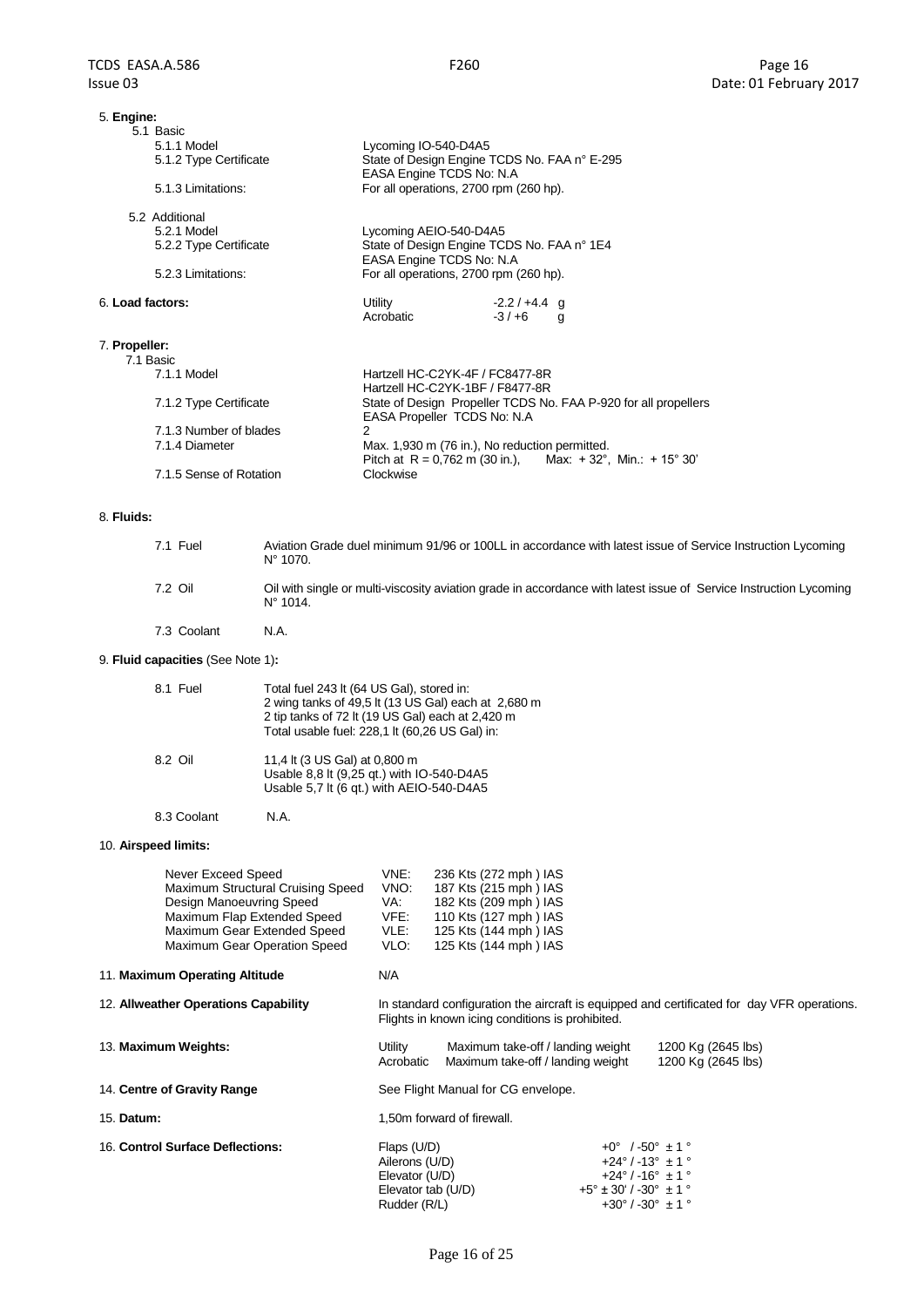|                                          | 17. Levelling Means:                      | Two screws on the left side of fuselage.                                                                                                       |                                                                                                                                           |  |  |  |
|------------------------------------------|-------------------------------------------|------------------------------------------------------------------------------------------------------------------------------------------------|-------------------------------------------------------------------------------------------------------------------------------------------|--|--|--|
|                                          | 18. Minimum Flight Crew:                  | 1 pilot seated in the RH front seat. $(1$ at $+2,550m)$                                                                                        |                                                                                                                                           |  |  |  |
| 19. Maximum Passenger Seating Capacity   |                                           | Utility<br>Acrobatic                                                                                                                           | 2 (two passengers) (1 at +2,550m 1 at +3,300m)<br>1 (one passenger) (1 at +2,550m) (See Note a pag. 24).                                  |  |  |  |
| 20. Baggage/cargo Compartments:          |                                           | Utility<br>Acrobatic                                                                                                                           | 41Kg at +3,800m<br>No baggage allowed                                                                                                     |  |  |  |
|                                          | 21. Wheels and Tyres                      |                                                                                                                                                | See Flight and Maintenance Manual for Tyres and Wheels information                                                                        |  |  |  |
| 22. Serial Numbers Eligible              |                                           | S/N 784 and from S/N 2001 to S/N 2999                                                                                                          |                                                                                                                                           |  |  |  |
| E.IV. Operating and Service Instructions |                                           |                                                                                                                                                |                                                                                                                                           |  |  |  |
|                                          | 1. Flight Manual, Document No:            | subsequent approved revisions.                                                                                                                 | F.260E RAI-Approved Airplane Flight Manual 281.522/SCMA dated May 29, 1992 and<br>F.260E EASA - AFM Approval nº 10033166 dated 21-12-2010 |  |  |  |
| 2.                                       | <b>Maintenance Manual, Document No:</b>   | F.260E RAI-Approved Airplane Maintenance Manual – Chap. 4 and Chap. 5<br>97/2262/MAE.<br>F260D/SF260D-2 Maintenance Manual (Not RAI Approved). |                                                                                                                                           |  |  |  |
|                                          | 3. Service Letters and Service Bulletins: | As published by Leonardo S.p.A. - Divisione Velivoli and approved by Authority, as<br>applicable.                                              |                                                                                                                                           |  |  |  |
| 4.                                       | <b>Required Equipment:</b>                | Refer to equipment list in Flight Manual.                                                                                                      |                                                                                                                                           |  |  |  |

### **E.V. Notes**

1 Current weight and balance report including list of equipment in the certificated empty weight, and loading instructions, must be provided for each aircraft at the time of original certification.

The certificated empty weight and corresponding center of gravity location must include:

Unusable fuel: Wing tanks 15 lbs at +105,5 in. Tip tanks  $8,6$  lbs at  $+95,3$  in. Trapped engine oil: 5,07 lbs at +31,5 in.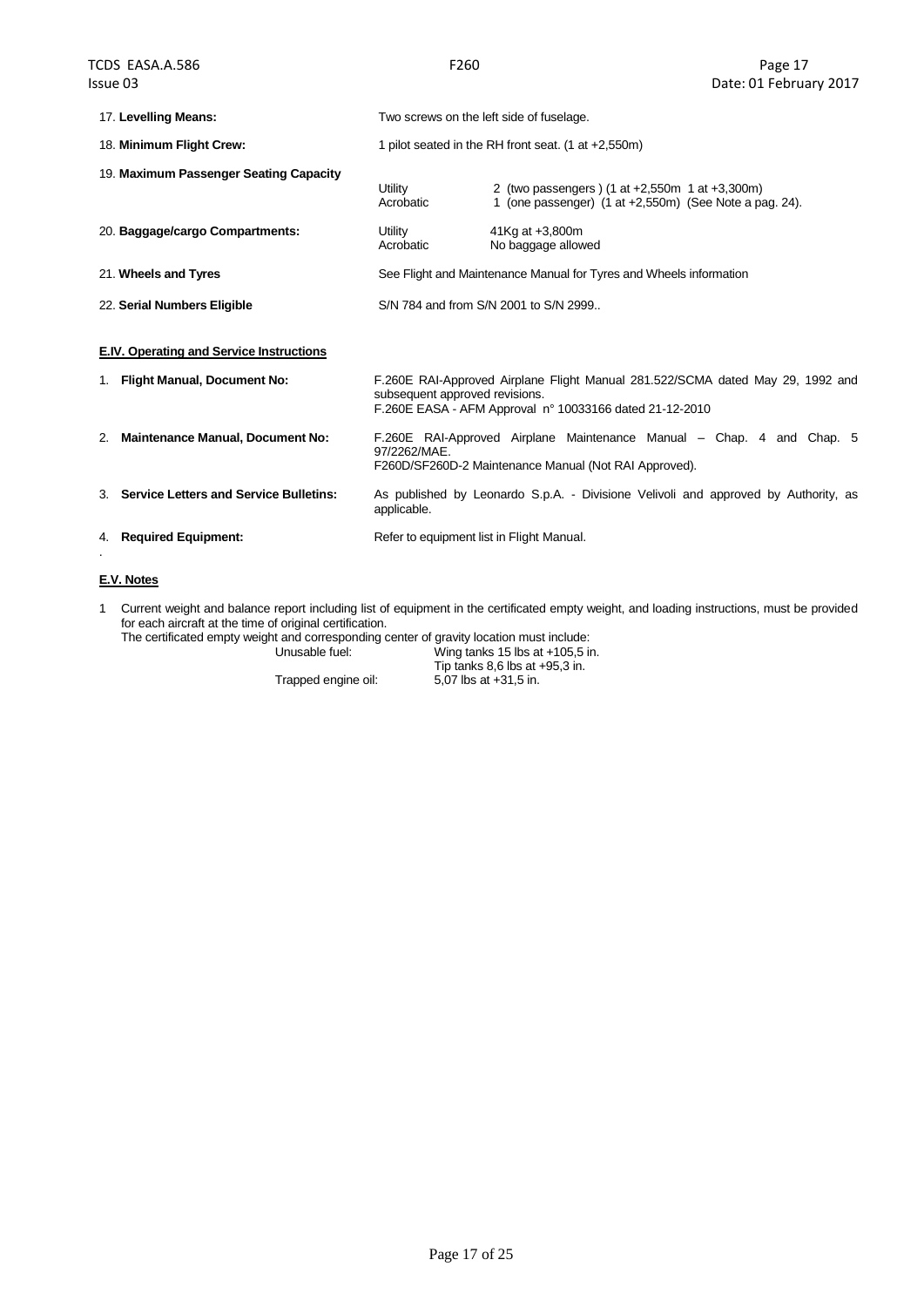# **SECTION F: F260F**

#### **F.I. General**

- 1. **Data Sheet No:** EASA.A.586
- 2**. Type / Variant or Model**

| (a)<br>Type:<br>(b)<br>Model:<br>(c)<br>Variant: -- | F260<br>F260F                                                                                  |                                           |  |  |  |
|-----------------------------------------------------|------------------------------------------------------------------------------------------------|-------------------------------------------|--|--|--|
| 3. Airworthiness Category:                          | Utility<br>Acrobatic                                                                           |                                           |  |  |  |
| 4. Type Certificate Holder:                         | Leonardo S.p.A. - Divisione Velivoli                                                           | Piazza Monte Grappa, 4 00195 Rome - Italy |  |  |  |
| 5. Manufacturer:                                    | Leonardo S.p.A. - Divisione Velivoli<br>Piazza Monte Grappa, 4 00195 Rome - Italy (See note m) |                                           |  |  |  |

- *6.* **National Application Date:** 17 May 1991
- *7.* **National Certification Authority:** ENAC (C.O. A132 Rev. 15)
- 8. **National Certification Date:** 21 Jenuary 1992

### **F.II. Certification Basis**

1. **Reference Date for determining the applicable requirements:** 17 May 1991

| 2. Airworthiness Requirements:                               |                             | Civil Air Regulation Part 3, dated May 15, 1956, including Amendments 3-1 through<br>3-8 and FAR Part 23 dated February 1, 1965, for the paragraph 23-951, 23-995, 23-<br>1353 and including Amendment 23-7 for the paragraph 23-735; Amendment 23-<br>13 for the paragraph 23-1589; Amendment 23-23 for the paragraph 23-345;<br>Amendment 23-26 for the paragraph 23-729; Amendment 23-34 for the paragraph<br>23-333, 23-1581, 23-1583, 23-1585, 23-1587; Amendment 23-36 for the paragraph<br>23-2; Amendment 23-38 for the paragraph 23-572; Amendment 23-42 for the<br>paragraph 23-221, 23-341, 23-425, 23-443;<br>EASA CS Part 23 Amendment 1, dated February 12, 2009, for para. 23.1353 (h). |  |  |  |  |
|--------------------------------------------------------------|-----------------------------|--------------------------------------------------------------------------------------------------------------------------------------------------------------------------------------------------------------------------------------------------------------------------------------------------------------------------------------------------------------------------------------------------------------------------------------------------------------------------------------------------------------------------------------------------------------------------------------------------------------------------------------------------------------------------------------------------------|--|--|--|--|
| 3. Special Conditions:                                       | N.A.                        |                                                                                                                                                                                                                                                                                                                                                                                                                                                                                                                                                                                                                                                                                                        |  |  |  |  |
| 4. Exemptions:                                               | N.A.                        |                                                                                                                                                                                                                                                                                                                                                                                                                                                                                                                                                                                                                                                                                                        |  |  |  |  |
| 5. Deviations:                                               | N.A.                        |                                                                                                                                                                                                                                                                                                                                                                                                                                                                                                                                                                                                                                                                                                        |  |  |  |  |
| 6. Equivalent Safety Findings:                               | <b>N.A.</b>                 |                                                                                                                                                                                                                                                                                                                                                                                                                                                                                                                                                                                                                                                                                                        |  |  |  |  |
| 7. Requirements elected to comply:                           | N.A.                        |                                                                                                                                                                                                                                                                                                                                                                                                                                                                                                                                                                                                                                                                                                        |  |  |  |  |
| 8. Environmental Standards:                                  |                             | FAR Part 36 effective December 1, 1969 including Amendments 36-1 through 36-<br>20, ICAO Annex 16, chapter 10                                                                                                                                                                                                                                                                                                                                                                                                                                                                                                                                                                                          |  |  |  |  |
| F.III. Technical Characteristics and Operational Limitations |                             |                                                                                                                                                                                                                                                                                                                                                                                                                                                                                                                                                                                                                                                                                                        |  |  |  |  |
| 1. Type Design Definition:                                   |                             | Refer to Report N° 598-260-059 Rev. / and subsequent approved revisions.                                                                                                                                                                                                                                                                                                                                                                                                                                                                                                                                                                                                                               |  |  |  |  |
| 2. Description:                                              | for stall speed reduction). | Single engine low wing aircraft, propeller driven, side by side seat front seats and<br>rear passenger, equipped with tricycle retractable landing gear. The airframe<br>structure is an all-metallic construction utilising conventional aluminium and steel.<br>(Same as Model F260D except for: reinforced wing with aerodynamic modifications                                                                                                                                                                                                                                                                                                                                                      |  |  |  |  |
| 3. Equipment:                                                |                             | Basic equipment required by the airworthiness rules (see Certification Basis) shall<br>be installed on the aircraft for the Airworthiness Certificate release.<br>Besides are required the following equipment:<br>Stall warning, Safe Flight Instruments Cop. 164S<br>Refer also to the Equipment list in FM                                                                                                                                                                                                                                                                                                                                                                                          |  |  |  |  |
| 4. Dimensions:                                               | Span:<br>Length:<br>Height: | 8,350 m<br>7,193 m<br>2,680 m                                                                                                                                                                                                                                                                                                                                                                                                                                                                                                                                                                                                                                                                          |  |  |  |  |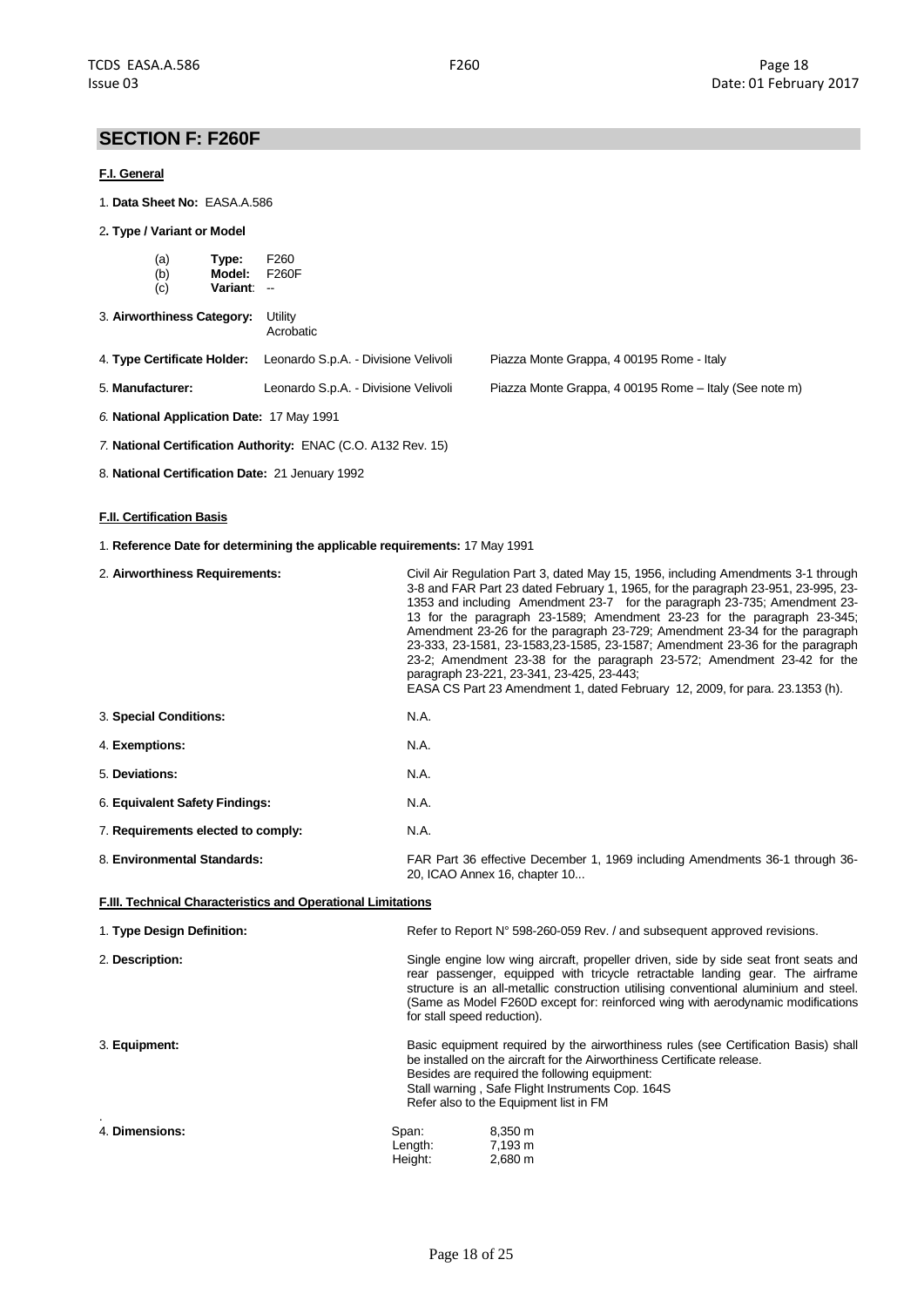# F260 Page 19 5. **Engine:** 5.1 Basic<br>5.1.1 Model Lycoming O-540-E4A5 5.1.2 Type Certificate State of Design Engine TCDS No. FAA n° E-295 EASA Engine TCDS No: N.A 5.1.3 Limitations: For all operations, 2700 rpm (260 hp). 6. **Load factors:** Utility -2.2 / +4.4 g Acrobatic -3/+6 g 7. **Propeller:** 7.1 Basic Hartzell HC-C2YK-4F / FC8477-8R Hartzell HC-C2YK-1BF / F8477-8R 7.1.2 Type Certificate State of Design Propeller TCDS No. FAA P-920 for all propellers EASA Propeller TCDS No: N.A 7.1.3 Number of blades 2 7.1.4 Diameter Max. 1,930 m (76 in.), No reduction permitted.<br>Pitch at R = 0,762 m (30 in.), Max: + 32°, Min.: + 15° 30' Pitch at  $R = 0.762$  m (30 in.),<br>Clockwise 7.1.5 Sense of Rotation 8. **Fluids:** 7.1 Fuel Aviation Grade duel minimum 91/96 or 100LL in accordance with latest issue of Service Instruction Lycoming N° 1070. 7.2 Oil Oil with single or multi-viscosity aviation grade in accordance with latest issue of Service Instruction Lycoming N° 1014. 7.3 Coolant N.A. 9. **Fluid capacities** (See Note 1)**:** 8.1 Fuel Total fuel 243 lt (64 US Gal), stored in: 2 wing tanks of 49,5 lt (13 US Gal) each at 2,680 m 2 tip tanks of 72 lt (19 US Gal) each at 2,420 m Total Usable fuel 235 lt (62 US Gal) 8.2 Oil 11,4 lt (3 US Gal) at 0,800 m Usable 8,8 lt (9,25 qt.) 8.3 Coolant N.A. 10. **Airspeed limits:** Never Exceed Speed VNE: 236 Kts (272 mph ) IAS Maximum Structural Cruising Speed VNO: 187 Kts (215 mph) IAS<br>Design Manoeuvring Speed VA: 182 Kts (209 mph) IAS Design Manoeuvring Speed VA: 182 Kts (209 mph ) IAS<br>Maximum Flap Extended Speed VFE: 110 Kts (127 mph ) IAS Maximum Flap Extended Speed VFE:<br>Maximum Gear Extended Speed VLE: Maximum Gear Extended Speed VLE: 125 Kts (144 mph) IAS Maximum Gear Operating Speed VLO: 125 Kts (144 mph) IAS 11. **Maximum Operating Altitude** N/A 12. **Allweather Operations Capability** In standard configuration the aircraft is equipped and certificated for day VFR operations. Flights in known icing conditions is prohibited. 13. **Maximum Weights:** Utility Maximum take-off / landing weight 1200 Kg (2645 lbs) Acrobatic Maximum take-off / landing weight 1200 Kg (2645 lbs) 14. **Centre of Gravity Range** See Flight Manual for CG envelope. 15. **Datum:** 1,50 m forward of firewall. 16. **Control Surface Deflections:** Flaps (U/D) +0° /-50° ± 1 ° Ailerons (U/D)  $+24^{\circ}$  / -13°  $\pm 1^{\circ}$ <br>Elevator (U/D)  $+24^{\circ}$  / -16°  $\pm 1^{\circ}$ Elevator  $\overline{(U/D)}$  +24° / -16° ± 1 °<br>Elevator tab (U/D) +5° ± 30′ / -30° ± 1 °  $+5^{\circ} \pm 30^{\circ}$  / -30 $^{\circ} \pm 1^{\circ}$

Rudder (R/L)  $+30^{\circ}$  / -30°  $\pm$  1 ° 17. **Levelling Means:** Two screws on the left side of fuselage. 18. **Minimum Flight Crew:** 1 pilot seated in the RH front seat. (1 at +2,550m) 19. **Maximum Passenger Seating Capacity** Utility 2 (two passengers ) (1 at +2,550m 1 at +3,300m) Acrobatic 1 (one passenger) (1 at +2,550m) (See Note a pag. 24).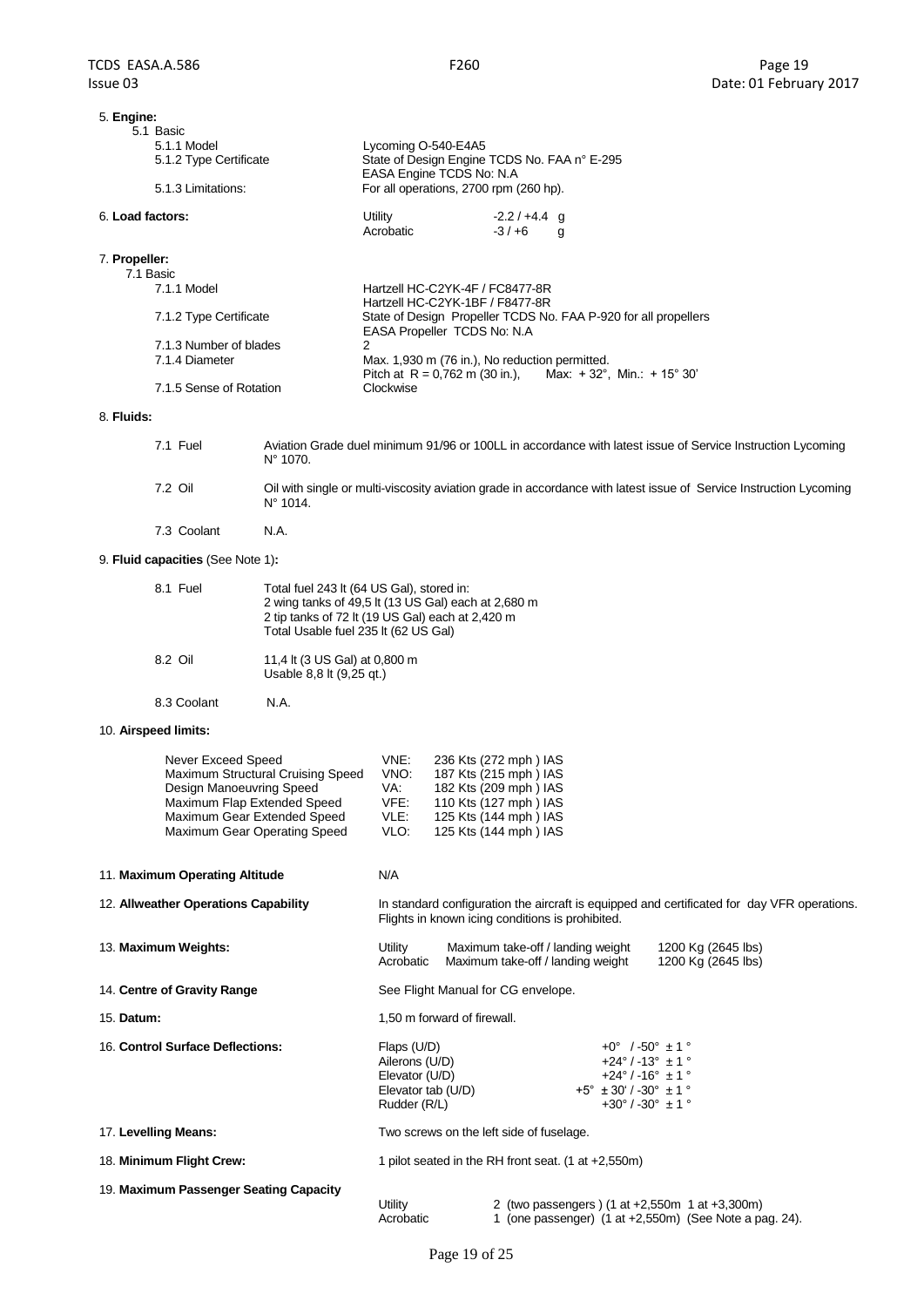|    | 20. Baggage/cargo Compartments:               | Utility<br>Acrobatic                      | 41Kg at $+3,800m$<br>No baggage allowed                                                                                                   |  |  |  |
|----|-----------------------------------------------|-------------------------------------------|-------------------------------------------------------------------------------------------------------------------------------------------|--|--|--|
|    | 21. Wheels and Tyres                          |                                           | See Flight and Maintenance Manual for Tyres and Wheels information                                                                        |  |  |  |
|    | 22. Serial Numbers Eligible                   |                                           | Applicable Serial Number: S/N 3001 to 3999.                                                                                               |  |  |  |
|    | F.IV. Operating and Service Instructions      |                                           |                                                                                                                                           |  |  |  |
| 1. | <b>Flight Manual, Document No:</b>            | subsequent approved revisions.            | F.260F RAI-Approved Airplane Flight Manual 281.522/SCMA dated May 29, 1992 and<br>F.260F EASA - AFM Approval n° 10033166 dated 21-12-2010 |  |  |  |
| 2. | <b>Maintenance Manual, Document No:</b>       | 97/2262/MAE.                              | F.260F RAI-Approved Airplane Maintenance Manual - Chap 4. and<br>Chap. 5<br>F260D/SF260D-2 Maintenance Manual (Not RAI Approved).         |  |  |  |
| 3. | <b>Service Letters and Service Bulletins:</b> | applicable.                               | As published by Leonardo S.p.A. - Divisione Velivoli and approved by Authority, as                                                        |  |  |  |
| 4. | <b>Required Equipment:</b>                    | Refer to equipment list in Flight Manual. |                                                                                                                                           |  |  |  |
|    |                                               |                                           |                                                                                                                                           |  |  |  |

### **F.V. Notes**

1 Current weight and balance report including list of equipment in the certificated empty weight, and loading instructions, must be provided for each aircraft at the time of original certification.

| The certificated empty weight and corresponding center of gravity location must include: |                                  |
|------------------------------------------------------------------------------------------|----------------------------------|
| Unusable fuel:                                                                           | Wing tanks 4 lbs at $+105.5$ in. |
|                                                                                          | Tip tanks 8.6 lbs at $+95.3$ in. |
| Trapped engine oil:                                                                      | 5.07 lbs at +31.5 in.            |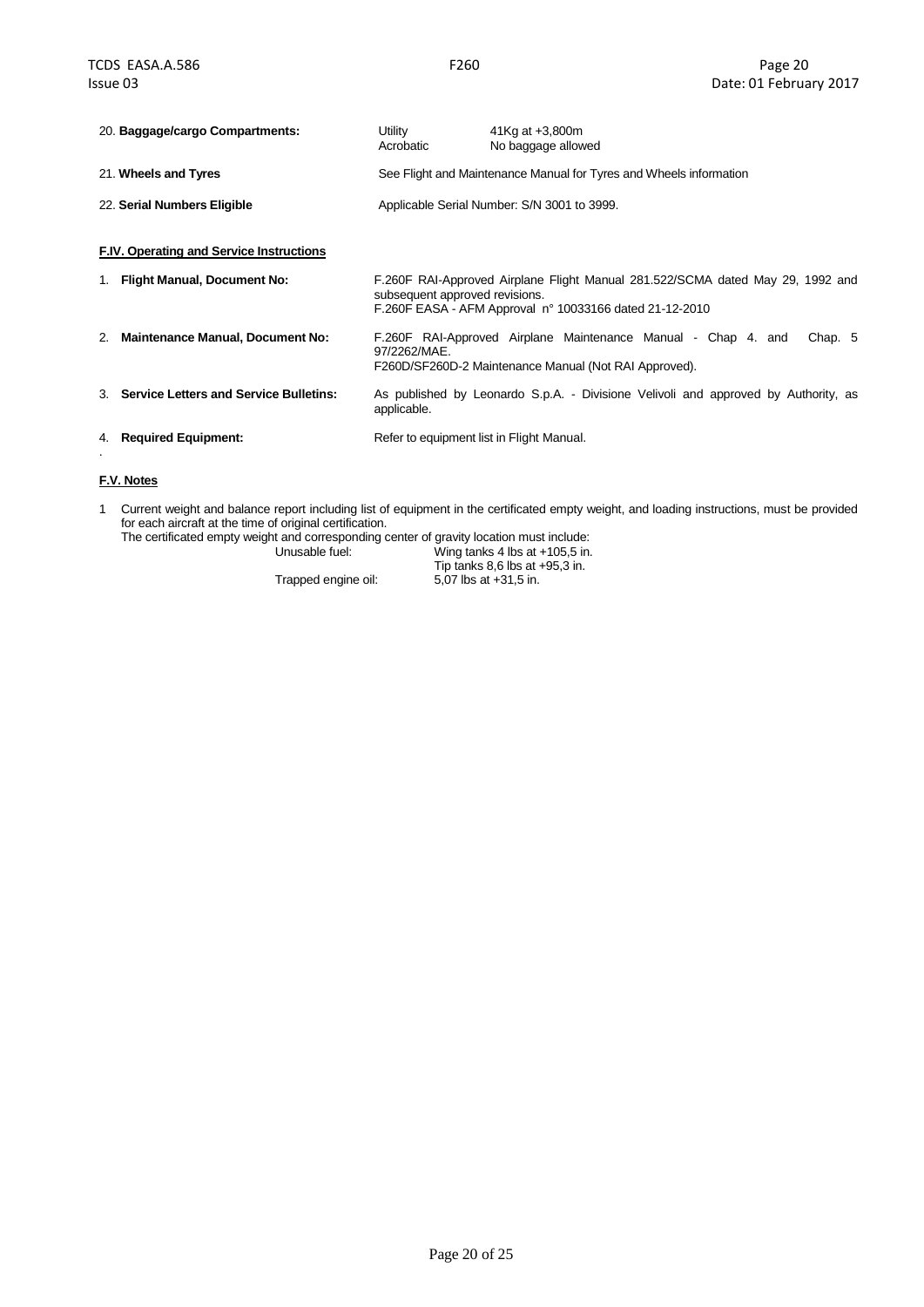# **SECTION G: SF260TP**

### **G.I. General**

1. **Data Sheet No:** EASA.A.586

#### 2**. Type / Variant or Model**

| (a) | Type:    | F <sub>260</sub> |
|-----|----------|------------------|
| (b) | Model:   | SF260TP          |
| (c) | Variant: | --               |

- 3. **Airworthiness Category:** Acrobatic
- 4. **Type Certificate Holder:** Leonardo S.p.A. Divisione Velivoli Piazza Monte Grappa, 4 00195 Rome Italy

5. **Manufacturer:** Leonardo S.p.A. - Divisione Velivoli Piazza Monte Grappa, 4 00195 Rome – Italy (See note m)

- *6.* **National Application Date:** 30 July 1993
- *7.* **National Certification Authority:** ENAC (C.O. A132 Rev. 15)
- 8. **National Certification Date:** 29 October 1993

### **G.II. Certification Basis**

.

1. **Reference Date for determining the applicable requirements:** 30 July 1993

| 2. Airworthiness Requirements:     | Civil Air Regulation Part 23, dated May 15, 1956, including Amendments 3-1<br>through 3-8 and FAR Part 23 dated February 1, 1965, for the paragraph 23-251, 23-<br>907, 23-1105 and including Amendment 23-7 for paragraph 23-729, 23-735, 23-<br>937, 23-955, 23-1041, 23-1045, 23-1091, 23-1103, 23-1155, 23-1505, 23-1527;<br>Amendment 23-14 for paragraph 23-173, 23-201, 23-572, 23-929, 23-1017, 23-<br>1027; Amendment 23-15 for paragraph 23-951, 23-1013, 23-1015; Amendment 23-<br>16 for paragraph 23-335; Amendment 23-17 for paragraph 23-787, 23-933, 23-977,<br>23-1111, 23-1165, 23-1303, 23-1309; Amendment 23-18 for paragraph 23-939, 23-<br>943, 23-959, 23-1121, 23-1141, 23-1145, 23-1337; Amendment 23-20 for<br>paragraph 23-1351(e); Amendment 23-21 for paragraph 23-45, 23-49, 23-65, 23-<br>75(d), 23-77, 23-175, 23-1043, 23-1353, 23-1521; Amendment 23-23 for paragraph<br>23-863, 23-1545, 23-1557, 23-1583; Amendment 23-26 for paragraph 23-253, 23-<br>361, 23-371, 23-991, 23-1305, 23-1529; Amendment 23-28 for paragraph 23-1549;<br>Amendment 23-29 for paragraph 23-901, 23-903, 23-905, 23-995, 23-997, 23-1019,<br>23-1093, 23-1143, 23-1183, 23-1189; Amendment 23-31 for paragraph 23-629; |  |  |  |  |
|------------------------------------|-----------------------------------------------------------------------------------------------------------------------------------------------------------------------------------------------------------------------------------------------------------------------------------------------------------------------------------------------------------------------------------------------------------------------------------------------------------------------------------------------------------------------------------------------------------------------------------------------------------------------------------------------------------------------------------------------------------------------------------------------------------------------------------------------------------------------------------------------------------------------------------------------------------------------------------------------------------------------------------------------------------------------------------------------------------------------------------------------------------------------------------------------------------------------------------------------------------------------------------------|--|--|--|--|
| 3. Special Conditions:             | N.A.                                                                                                                                                                                                                                                                                                                                                                                                                                                                                                                                                                                                                                                                                                                                                                                                                                                                                                                                                                                                                                                                                                                                                                                                                                    |  |  |  |  |
| 4. Exemptions:                     | N.A.                                                                                                                                                                                                                                                                                                                                                                                                                                                                                                                                                                                                                                                                                                                                                                                                                                                                                                                                                                                                                                                                                                                                                                                                                                    |  |  |  |  |
| 5. Deviations:                     | N.A.                                                                                                                                                                                                                                                                                                                                                                                                                                                                                                                                                                                                                                                                                                                                                                                                                                                                                                                                                                                                                                                                                                                                                                                                                                    |  |  |  |  |
| 6. Equivalent Safety Findings:     | N.A.                                                                                                                                                                                                                                                                                                                                                                                                                                                                                                                                                                                                                                                                                                                                                                                                                                                                                                                                                                                                                                                                                                                                                                                                                                    |  |  |  |  |
| 7. Requirements elected to comply: | N.A.                                                                                                                                                                                                                                                                                                                                                                                                                                                                                                                                                                                                                                                                                                                                                                                                                                                                                                                                                                                                                                                                                                                                                                                                                                    |  |  |  |  |
| 8. Environmental Standards:        | FAR Part 36, App. F (Acoustic Certification)                                                                                                                                                                                                                                                                                                                                                                                                                                                                                                                                                                                                                                                                                                                                                                                                                                                                                                                                                                                                                                                                                                                                                                                            |  |  |  |  |

| <b>G.III. Technical Characteristics and Operational Limitations</b> |                                                                                                                                                                                                                                                                                                                                                                                                                                    |  |  |  |  |
|---------------------------------------------------------------------|------------------------------------------------------------------------------------------------------------------------------------------------------------------------------------------------------------------------------------------------------------------------------------------------------------------------------------------------------------------------------------------------------------------------------------|--|--|--|--|
| 1. Type Design Definition:                                          | Refer to Report N° 598-260-059 Rev. / and subsequent approved revisions.                                                                                                                                                                                                                                                                                                                                                           |  |  |  |  |
| 2. Description:                                                     | Single engine low wing aircraft, propeller driven, side by side seat front seats and<br>rear passenger, equipped with tricycle retractable landing gear. The airframe<br>structure is an all-metallic construction utilising conventional aluminium and steel.<br>(Same as Model F260D except for reinforced wing with aerodynamic modifications<br>for stall speed reduction, and Allison Turboprop Model 250-B17D installation). |  |  |  |  |
| 3. Equipment:                                                       | Basic equipment required by the airworthiness rules (see Certification Basis) shall<br>be installed on the aircraft for the Airworthiness Certificate release.<br>Besides are required the following equipment:<br>Stall warning, Safe Flight Instruments Cop. 164S<br>Refer also to the Equipment list in FM                                                                                                                      |  |  |  |  |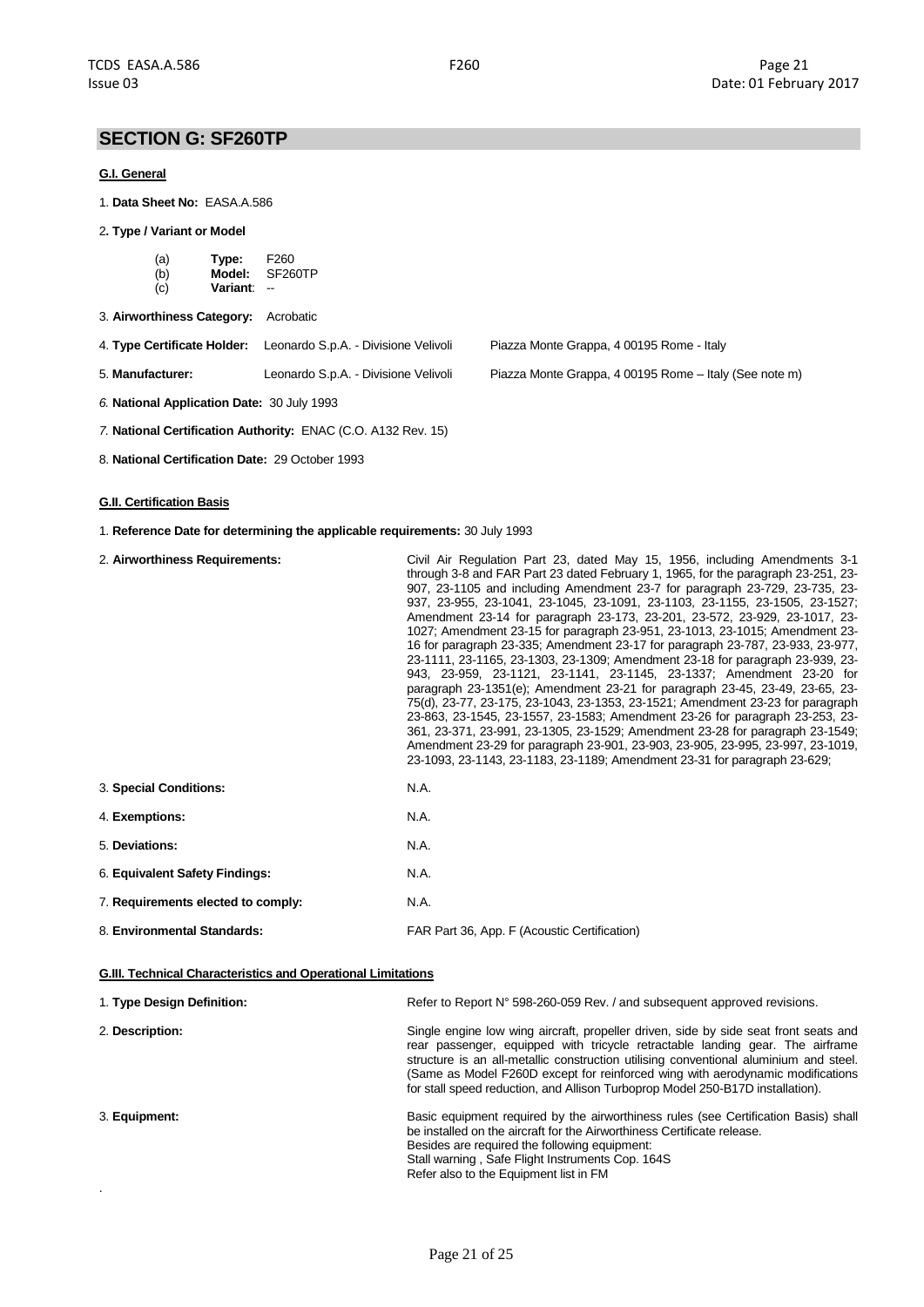| 4. Dimensions:                           |                                                                                                                                                                                                                                                                                                         | Span:<br>Length:<br>Height: |                                                                                                       | 8,350 m<br>7,400 m<br>2,410 m |                                    |                                            |                    |                                                                                             |
|------------------------------------------|---------------------------------------------------------------------------------------------------------------------------------------------------------------------------------------------------------------------------------------------------------------------------------------------------------|-----------------------------|-------------------------------------------------------------------------------------------------------|-------------------------------|------------------------------------|--------------------------------------------|--------------------|---------------------------------------------------------------------------------------------|
| 5. Engine:                               |                                                                                                                                                                                                                                                                                                         |                             |                                                                                                       |                               |                                    |                                            |                    |                                                                                             |
| 5.1.1 Model<br>5.1.2 Type Certificate    |                                                                                                                                                                                                                                                                                                         |                             | Allison Gas Turbine 250-B17D<br>State of Design Engine TCDS No. FAA E10CE<br>EASA Engine TCDS No: N.A |                               |                                    |                                            |                    |                                                                                             |
| 5.1.3 Limitations:                       |                                                                                                                                                                                                                                                                                                         |                             |                                                                                                       |                               |                                    |                                            |                    |                                                                                             |
|                                          |                                                                                                                                                                                                                                                                                                         | Propeller speed (Np):       | TO Power and Mac Cont.                                                                                |                               | 320 SHP                            |                                            |                    |                                                                                             |
|                                          |                                                                                                                                                                                                                                                                                                         |                             | -TO and Max Cont Power                                                                                |                               | 100%                               |                                            | 2030 rpm.          |                                                                                             |
|                                          |                                                                                                                                                                                                                                                                                                         |                             | -transient (15 sec.)<br>Turbine Outside Temperature (TOT)                                             |                               | 110%                               |                                            | 2233 rpm.          |                                                                                             |
|                                          |                                                                                                                                                                                                                                                                                                         | -transient (6 sec)          | -TO and Max Cont Power                                                                                |                               | $810^{\circ}$ C<br>$843^{\circ}$ C |                                            |                    |                                                                                             |
|                                          |                                                                                                                                                                                                                                                                                                         | -starting (10 sec)          |                                                                                                       |                               | $810^{\circ}$ C – 927 $^{\circ}$ C |                                            |                    |                                                                                             |
|                                          |                                                                                                                                                                                                                                                                                                         | Torque:                     | -TO and Max Cont Power                                                                                |                               | <b>78 PSI</b>                      | 78%                                        |                    |                                                                                             |
| 6. Load factors:                         |                                                                                                                                                                                                                                                                                                         | Acrobatic                   |                                                                                                       | $-3/+6$                       | g                                  |                                            |                    |                                                                                             |
| 7. Propeller:                            |                                                                                                                                                                                                                                                                                                         |                             |                                                                                                       |                               |                                    |                                            |                    |                                                                                             |
| 7.1 Basic<br>7.1.1 Model                 |                                                                                                                                                                                                                                                                                                         |                             | Hartzell HC-B3TF-7A / T10173-25R                                                                      |                               |                                    |                                            |                    |                                                                                             |
| 7.1.2 Type Certificate                   |                                                                                                                                                                                                                                                                                                         |                             | State of Design Propeller TCDS No. FAA P15EA<br>EASA Propeller TCDS No: N.A                           |                               |                                    |                                            |                    |                                                                                             |
| 7.1.3 Number of blades<br>7.1.4 Diameter | 3                                                                                                                                                                                                                                                                                                       |                             | Max. 1,930 m (76 in.), No reduction permitted                                                         |                               |                                    |                                            |                    |                                                                                             |
|                                          |                                                                                                                                                                                                                                                                                                         |                             | Pitch at $R = 0.762$ m (30 in.),                                                                      |                               |                                    | Flight Idle: $+10^{\circ} \pm 0.5^{\circ}$ |                    |                                                                                             |
| 7.1.5 Sense of Rotation                  |                                                                                                                                                                                                                                                                                                         | Clockwise                   |                                                                                                       |                               |                                    |                                            |                    |                                                                                             |
| 8. Fluids:                               |                                                                                                                                                                                                                                                                                                         |                             |                                                                                                       |                               |                                    |                                            |                    |                                                                                             |
| 7.1 Fuel                                 | JP-4 o JP-5, according to MIL-T-5624; Jet A, Jet A1 o Jet B according to ASTM D-1655. Anti-icing additive,<br>according to MIL-I-27686E, must be used in fuel not actually premixed for operation at ambient temperature<br>below 5°C. The maximum concentration is authorized between 0,06% and 0,15%. |                             |                                                                                                       |                               |                                    |                                            |                    |                                                                                             |
| 7.2 Oil                                  | Oil in accordance with:                                                                                                                                                                                                                                                                                 |                             |                                                                                                       |                               |                                    |                                            |                    |                                                                                             |
|                                          | MIL-L-23699<br>MIL-L-7808                                                                                                                                                                                                                                                                               |                             | above - 40°C (ambient temperature).<br>below 0 °C (ambient temperature).                              |                               |                                    |                                            |                    |                                                                                             |
| 7.3 Coolant                              | N.A.                                                                                                                                                                                                                                                                                                    |                             |                                                                                                       |                               |                                    |                                            |                    |                                                                                             |
| 9. Fluid capacities (See Note 1):        |                                                                                                                                                                                                                                                                                                         |                             |                                                                                                       |                               |                                    |                                            |                    |                                                                                             |
| 8.1 Fuel                                 | Total fuel 243 lt (64 US Gal), stored in:                                                                                                                                                                                                                                                               |                             |                                                                                                       |                               |                                    |                                            |                    |                                                                                             |
|                                          | 2 wing tanks of 49,5 lt (13 US Gal) each at 2,680 m<br>2 tip tanks of 72 lt (19 US Gal) each at 2,420 m                                                                                                                                                                                                 |                             |                                                                                                       |                               |                                    |                                            |                    |                                                                                             |
|                                          | Total Usable fuel 220,6 lt (58,2 US Gal)                                                                                                                                                                                                                                                                |                             |                                                                                                       |                               |                                    |                                            |                    |                                                                                             |
| 8.2 Oil                                  | 8,7 lt (2,3 US Gal) at 0,800 m                                                                                                                                                                                                                                                                          |                             |                                                                                                       |                               |                                    |                                            |                    |                                                                                             |
|                                          | Usable 6,8 lt (1,8 US Gal)                                                                                                                                                                                                                                                                              |                             |                                                                                                       |                               |                                    |                                            |                    |                                                                                             |
| 8.3 Coolant                              | N.A.                                                                                                                                                                                                                                                                                                    |                             |                                                                                                       |                               |                                    |                                            |                    |                                                                                             |
| 10. Airspeed limits (See Note 3):        |                                                                                                                                                                                                                                                                                                         |                             |                                                                                                       |                               |                                    |                                            |                    |                                                                                             |
| Maximum Operating Speed                  |                                                                                                                                                                                                                                                                                                         | <b>VMO</b>                  | 229 Kts IAS (at 12000 ft)                                                                             |                               |                                    |                                            |                    |                                                                                             |
|                                          |                                                                                                                                                                                                                                                                                                         |                             | 196 Kts IAS (at 20000 ft)<br>With linear variation for intermediate altitudes                         |                               |                                    |                                            |                    |                                                                                             |
| Design Manoeuvring Speed                 | Maximum Flap Extended Speed (20°)                                                                                                                                                                                                                                                                       | VP:                         | 174 Kts IAS<br>125 Kts IAS                                                                            |                               |                                    |                                            |                    |                                                                                             |
|                                          | $(50^{\circ})$                                                                                                                                                                                                                                                                                          |                             | 108 Kts IAS                                                                                           |                               |                                    |                                            |                    |                                                                                             |
|                                          | Maximum Gear Extended Speed<br>Maximum Gear Operation Speed                                                                                                                                                                                                                                             | VLE:<br>VLO:                | 108 Kts IAS<br>108 Kts IAS                                                                            |                               |                                    |                                            |                    |                                                                                             |
| 11. Maximum Operating Altitude           |                                                                                                                                                                                                                                                                                                         | 20000 ft                    |                                                                                                       |                               |                                    |                                            |                    |                                                                                             |
| 12. Allweather Operations Capability     |                                                                                                                                                                                                                                                                                                         |                             | Flights in known icing conditions is prohibited.                                                      |                               |                                    |                                            |                    | In standard configuration the aircraft is equipped and certificated for day VFR operations. |
| 13. Maximum Weights (See Note 3):        |                                                                                                                                                                                                                                                                                                         | Acrobatic                   | Maximum take-off / landing weight                                                                     |                               |                                    |                                            | 1160 Kg (2560 lbs) |                                                                                             |
| 14. Centre of Gravity Range              |                                                                                                                                                                                                                                                                                                         |                             | See Flight Manual for CG envelope.                                                                    |                               |                                    |                                            |                    |                                                                                             |
| 15. Datum:                               |                                                                                                                                                                                                                                                                                                         |                             | 1,50m forward of firewall.                                                                            |                               |                                    |                                            |                    |                                                                                             |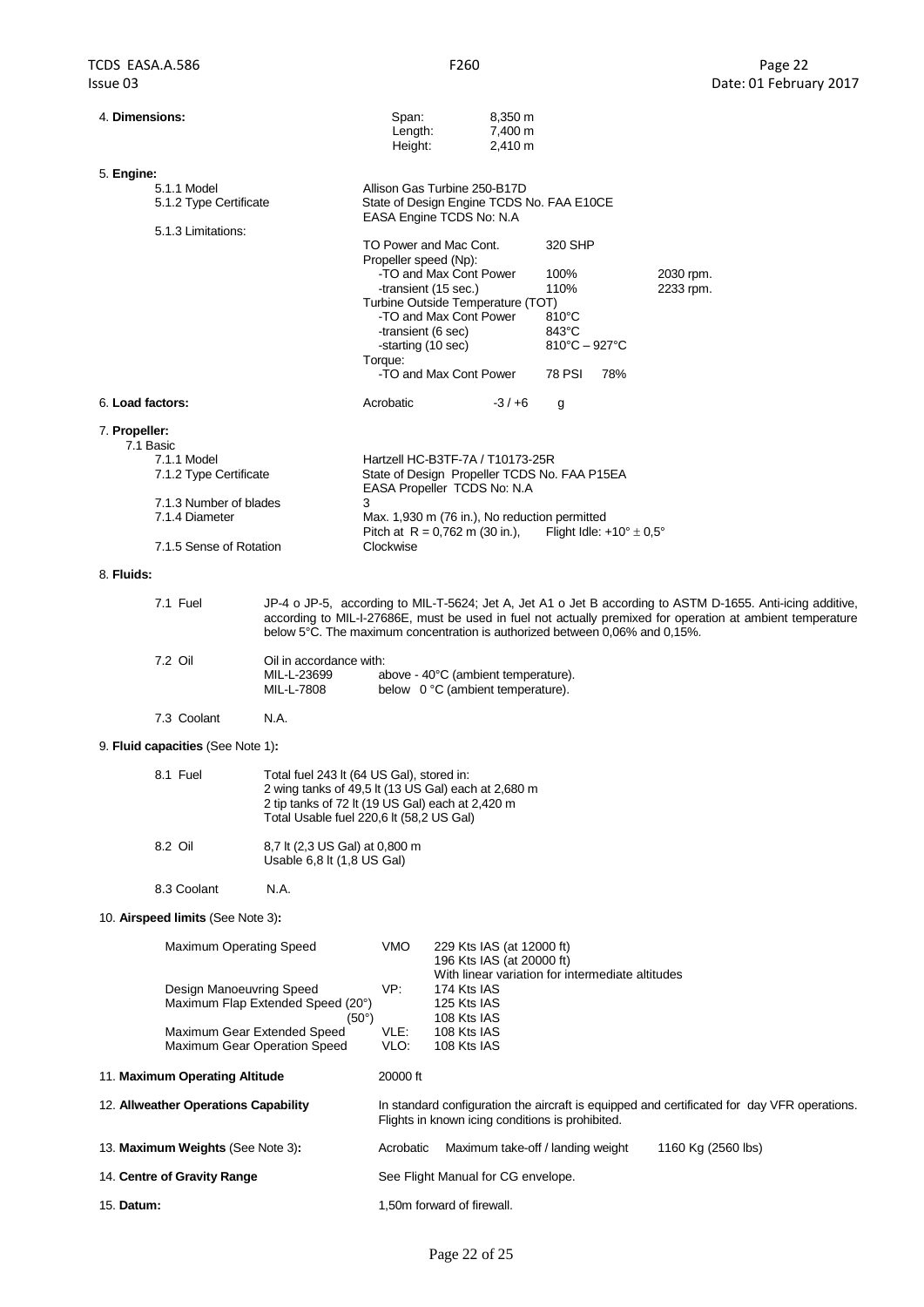| 16. Control Surface Deflections:         | Flaps (U/D)<br>Ailerons (U/D)<br>Ailerons servo tab (U/D)<br>Elevator (U/D)<br>Elevator tab (U/D)<br>Rudder (R/L) |                                                     | $+0^{\circ}$ / -50° $\pm$ 1 °<br>$+24^{\circ}$ / -13° $\pm$ 1 °<br>$+23^{\circ}$ / -14° $\pm$ 1 °<br>$+24^{\circ}$ / -16° $\pm$ 1 °<br>$+20^{\circ}$ / -25° $\pm$ 1 °<br>$+30^{\circ}$ / -30° $\pm$ 1 ° |
|------------------------------------------|-------------------------------------------------------------------------------------------------------------------|-----------------------------------------------------|---------------------------------------------------------------------------------------------------------------------------------------------------------------------------------------------------------|
| 17. Levelling Means:                     | Two screws on the left side of fuselage.                                                                          |                                                     |                                                                                                                                                                                                         |
| 18. Minimum Flight Crew:                 |                                                                                                                   | 1 pilot seated in the RH front seat. (1 at +2,550m) |                                                                                                                                                                                                         |
| 19. Maximum Passenger Seating Capacity   | Acrobatic                                                                                                         |                                                     | 1 (one passenger) $(1$ at $+2,550$ m) (See Note a pag. 24).                                                                                                                                             |
| 20. Baggage/cargo Compartments:          | Acrobatic                                                                                                         |                                                     | 20Kg at +3,300m (on rear seat location)                                                                                                                                                                 |
| 21. Wheels and Tyres                     |                                                                                                                   |                                                     | See Flight and Maintenance Manual for Tyres and Wheels information                                                                                                                                      |
| 22. Serial Numbers Eligible              | S/N 661 and S/N 4001 and subsequent.                                                                              |                                                     |                                                                                                                                                                                                         |
|                                          |                                                                                                                   |                                                     |                                                                                                                                                                                                         |
| G.IV. Operating and Service Instructions |                                                                                                                   |                                                     |                                                                                                                                                                                                         |

| 1. Flight Manual, Document No:            | SF.260TP RAI-Approved Airplane Flight Manual 93/3051/MAE dated October 28, 1993<br>and subsequent approved revisions.                               |  |  |
|-------------------------------------------|-----------------------------------------------------------------------------------------------------------------------------------------------------|--|--|
| 2. Maintenance Manual, Document No:       | SF.260TP RAI-Approved Airplane Maintenance Manual Chap 4<br>and Chap 5<br>97/2262/MAE.<br>SF260TP-2 Airplane Maintenance Manual (Not RAI Approved). |  |  |
| 3. Service Letters and Service Bulletins: | As published by Leonardo S.p.A. - Divisione Velivoli and approved by Authority, as<br>applicable.                                                   |  |  |
| 4. Required Equipment:                    | Refer to equipment list in Flight Manual.                                                                                                           |  |  |

## **G.V. Notes**

1. Current weight and balance report including list of equipment in the certificated empty weight, and loading instructions, must be provided for each aircraft at the time of original certification.

The certificated empty weight and corresponding center of gravity location must include:

Unusable fuel: Wing tanks 9,26 lbs at +61,46 in.

Tip tanks 29,32 lbs at +68,07 in. Trapped engine oil: 8,82 lbs at +34,29 in.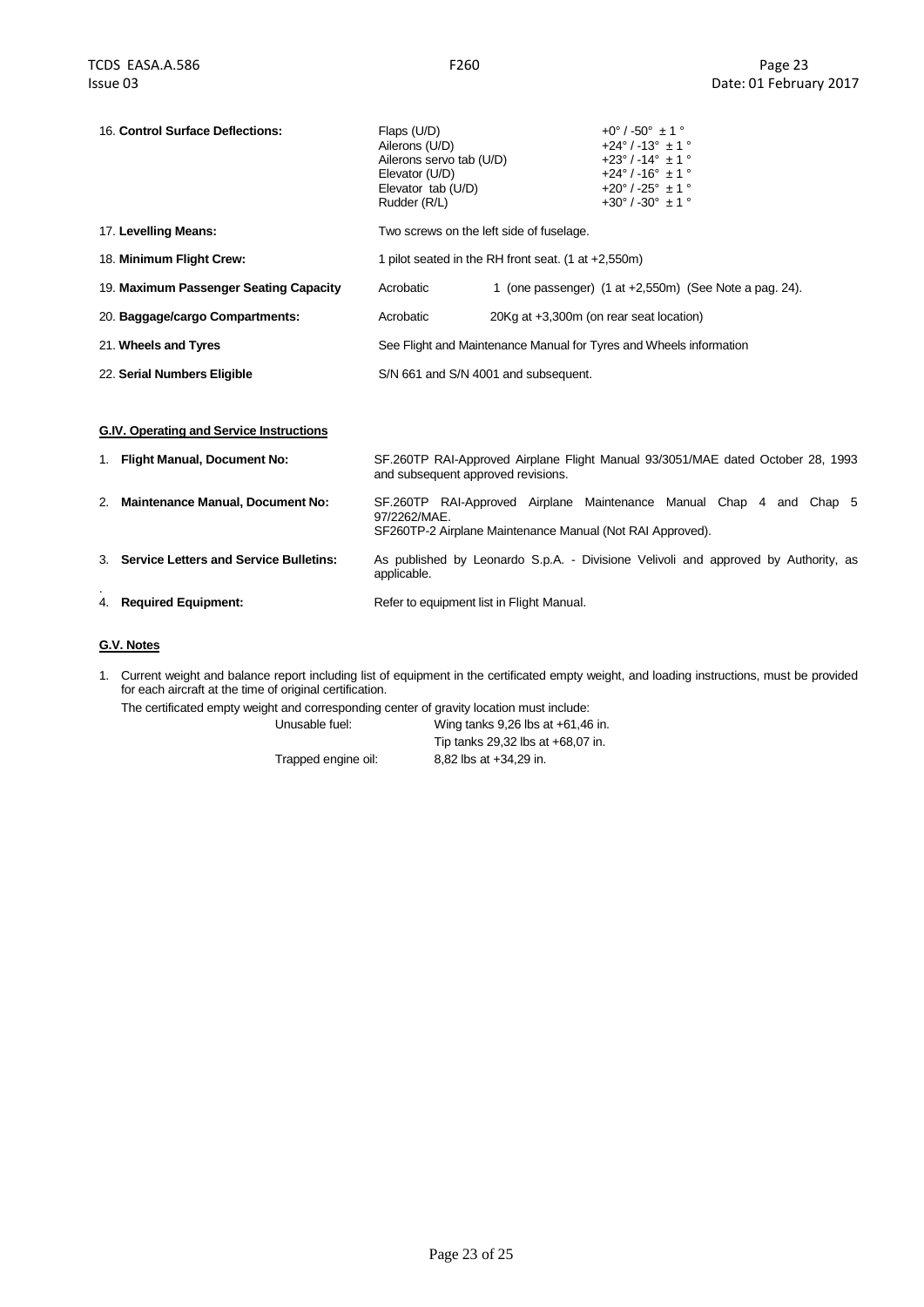# **NOTES :**

- a. For utility category, aircraft F260, F260B, F260C, F260D, rear seat may be occupied by two persons and/or baggage provided:
	- The total weight on rear seat (including baggage) is under 250 lb
		- The rear seat is equipped with two separate safety belts
	- Weight and G position are within limits
	- No baggage is on the baggage compartment
	- No radio equipment is in the radio compartment. (for F260C and F260 D)
- b. The following placards must be displayed as indicated:
	- On Instrument Panel:
	- This airplane must be operated as a Utility or Acrobatic category airplane in compliance with Approved Airplane Flight Manual.
	- All markings and placards on this airplane apply to its operation as a Utility category airplane
	- For Acrobatic category operations, refer to Airplane Flight Manual.
	- All Placards required in the basic Approved Airplane Flight Manual, installed in the appropriate location.
- c. Each individual airplane will be supplied with a placard that specifies the kind of operation such as VFR and IFR, Day or Night, to which the operation of the airplane is limited by the equipment installed.
- d. The basic required equipment as prescribed in the applicable airworthiness regulations (see Certification Basis) must be installed in the aircraft for certification. In addition, the following items of equipment are required: (all items notes as standard equipment in the Manufacturer's approved equipment list).
	- Pre-stall warning indicator, Safe Flight Indicator Corp. 164S.
	- Applicable F260() and SF260TP flight manuals. (See relative paragraphs "Operating and Service Instructions" of this document).
- e. Up to November 29, 1989, SIAI Marchetti Spa
- f. As of November 30, 1989, SIAI Marchetti Spa became a member of Agusta S.p.A. Group.
- g. As of January 1, 1997, Aermacchi S.p.A. has acquired SIAI Marchetti S.r.L.
- h. As of July 13, 2006, Aermacchi S.p.A. became Alenia Aemacchi S.p.A.
- i. As of January 1, 2016, Alenia Aemacchi S.p.A became Finmeccanica S.p.A. Divisione Velivoli.
- l. As of January 1, 2017, Finmeccanica S.p.A. Divisione Velivoli became Leonardo S.p.A. Divisione Velivoli.

#### m. **Manufaturer chronology**

Up to 1968 "AVIAMILANO – Costruzioni Aeronautiche" (see note 3 of Chapter A – F260)

Up to November 29, 1989, SIAI Marchetti Spa

As of November 30, 1989, SIAI Marchetti Spa became a member of Agusta S.p.A. Group.

As of July 1st 1992 became SIAI Marchetti SrL

As of January 1, 1997, Aermacchi S.p.A. has acquired SIAI Marchetti S.r.L

As of July 13, 2006, Aermacchi S.p.A. became Alenia Aermacchi S.p.A.

As of January 1, 2016, Alenia Aemacchi S.p.A became Finmeccanica S.p.A. – Divisione Velivoli

As of January 1, 2017, Finmeccanica S.p.A. – Divisione Velivoli became Leonardo S.p.A. – Divisione Velivoli.